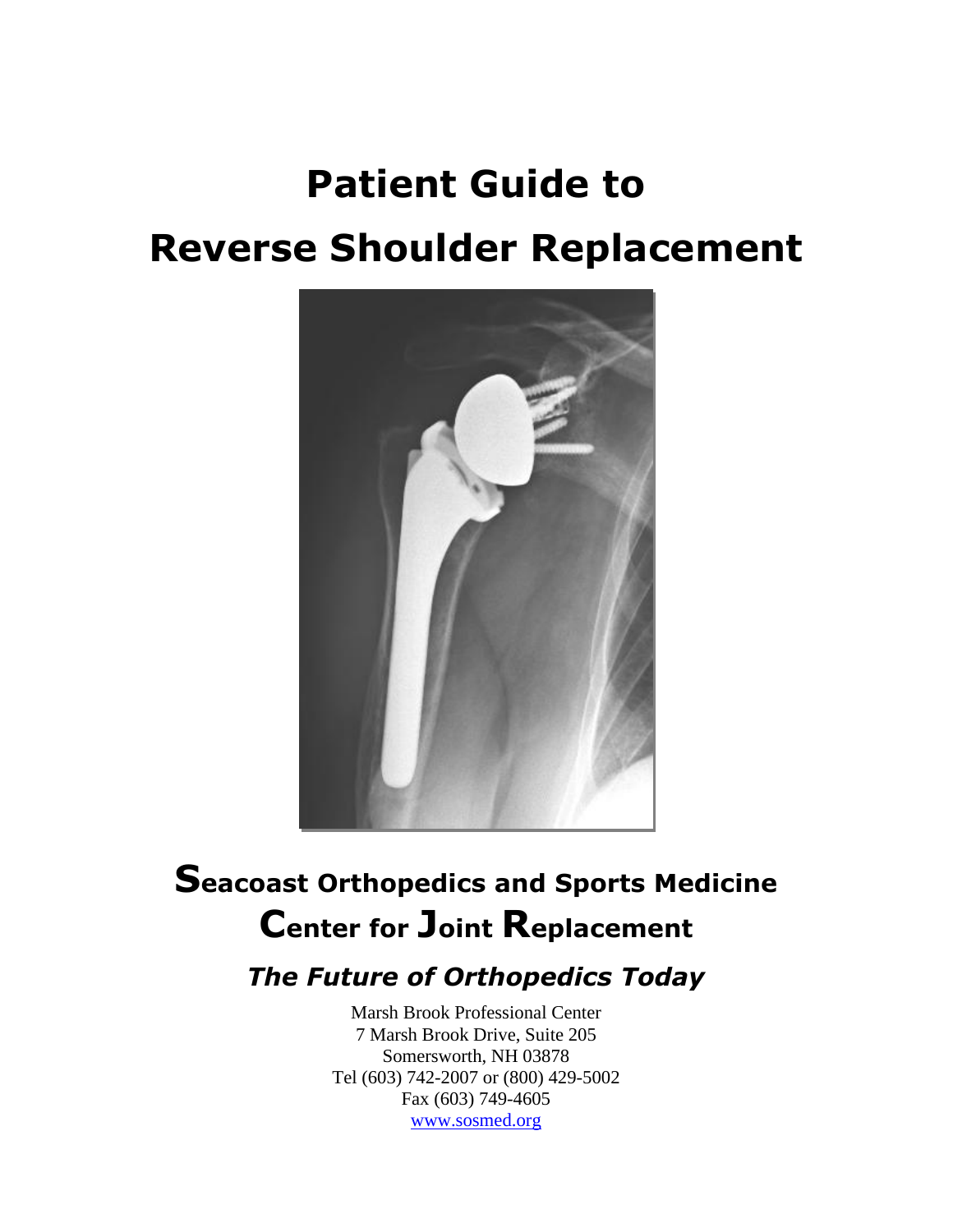## **Contents:**

| Summary_______                                                                                                                                                                                                                                                                                                                                                                                                                                                                                 | 4  |
|------------------------------------------------------------------------------------------------------------------------------------------------------------------------------------------------------------------------------------------------------------------------------------------------------------------------------------------------------------------------------------------------------------------------------------------------------------------------------------------------|----|
|                                                                                                                                                                                                                                                                                                                                                                                                                                                                                                |    |
|                                                                                                                                                                                                                                                                                                                                                                                                                                                                                                |    |
| $\begin{array}{c c c c c} \hline \multicolumn{3}{c }{\textbf{1}} & \multicolumn{3}{c }{\textbf{2}} \\ \multicolumn{3}{c }{\textbf{3}} & \multicolumn{3}{c }{\textbf{4}} \\ \multicolumn{3}{c }{\textbf{5}} & \multicolumn{3}{c }{\textbf{6}} \\ \multicolumn{3}{c }{\textbf{7}} & \multicolumn{3}{c }{\textbf{8}} \\ \multicolumn{3}{c }{\textbf{9}} & \multicolumn{3}{c }{\textbf{1}} \\ \multicolumn{3}{c }{\textbf{1}} & \multicolumn{3}{c }{\textbf{1$<br>Other surgical options__________ |    |
|                                                                                                                                                                                                                                                                                                                                                                                                                                                                                                |    |
|                                                                                                                                                                                                                                                                                                                                                                                                                                                                                                |    |
|                                                                                                                                                                                                                                                                                                                                                                                                                                                                                                | 9  |
|                                                                                                                                                                                                                                                                                                                                                                                                                                                                                                | 10 |
|                                                                                                                                                                                                                                                                                                                                                                                                                                                                                                | 11 |
|                                                                                                                                                                                                                                                                                                                                                                                                                                                                                                | 11 |
|                                                                                                                                                                                                                                                                                                                                                                                                                                                                                                | 11 |
|                                                                                                                                                                                                                                                                                                                                                                                                                                                                                                | 11 |
|                                                                                                                                                                                                                                                                                                                                                                                                                                                                                                | 12 |
|                                                                                                                                                                                                                                                                                                                                                                                                                                                                                                | 12 |
|                                                                                                                                                                                                                                                                                                                                                                                                                                                                                                |    |
|                                                                                                                                                                                                                                                                                                                                                                                                                                                                                                | 13 |
|                                                                                                                                                                                                                                                                                                                                                                                                                                                                                                | 13 |
|                                                                                                                                                                                                                                                                                                                                                                                                                                                                                                | 13 |
|                                                                                                                                                                                                                                                                                                                                                                                                                                                                                                | 13 |
|                                                                                                                                                                                                                                                                                                                                                                                                                                                                                                | 15 |
| Risks and potential complications<br><u>Example 2008</u>                                                                                                                                                                                                                                                                                                                                                                                                                                       | 15 |
|                                                                                                                                                                                                                                                                                                                                                                                                                                                                                                | 17 |
|                                                                                                                                                                                                                                                                                                                                                                                                                                                                                                | 17 |
|                                                                                                                                                                                                                                                                                                                                                                                                                                                                                                | 17 |
|                                                                                                                                                                                                                                                                                                                                                                                                                                                                                                | 17 |
|                                                                                                                                                                                                                                                                                                                                                                                                                                                                                                | 19 |
|                                                                                                                                                                                                                                                                                                                                                                                                                                                                                                | 19 |
|                                                                                                                                                                                                                                                                                                                                                                                                                                                                                                | 19 |
|                                                                                                                                                                                                                                                                                                                                                                                                                                                                                                | 19 |
|                                                                                                                                                                                                                                                                                                                                                                                                                                                                                                | 20 |
| Sing                                                                                                                                                                                                                                                                                                                                                                                                                                                                                           | 21 |
|                                                                                                                                                                                                                                                                                                                                                                                                                                                                                                | 21 |
| Follow-up<br><u> 1989 - Johann Stoff, deutscher Stoffen und der Stoffen und der Stoffen und der Stoffen und der Stoffen und der</u>                                                                                                                                                                                                                                                                                                                                                            | 21 |
|                                                                                                                                                                                                                                                                                                                                                                                                                                                                                                | 21 |
|                                                                                                                                                                                                                                                                                                                                                                                                                                                                                                | 21 |
| Home exercises                                                                                                                                                                                                                                                                                                                                                                                                                                                                                 | 22 |
|                                                                                                                                                                                                                                                                                                                                                                                                                                                                                                | 25 |
|                                                                                                                                                                                                                                                                                                                                                                                                                                                                                                | 26 |
| Return to functional and recreational activities________________________________                                                                                                                                                                                                                                                                                                                                                                                                               | 26 |
|                                                                                                                                                                                                                                                                                                                                                                                                                                                                                                | 26 |
|                                                                                                                                                                                                                                                                                                                                                                                                                                                                                                | 27 |
|                                                                                                                                                                                                                                                                                                                                                                                                                                                                                                | 27 |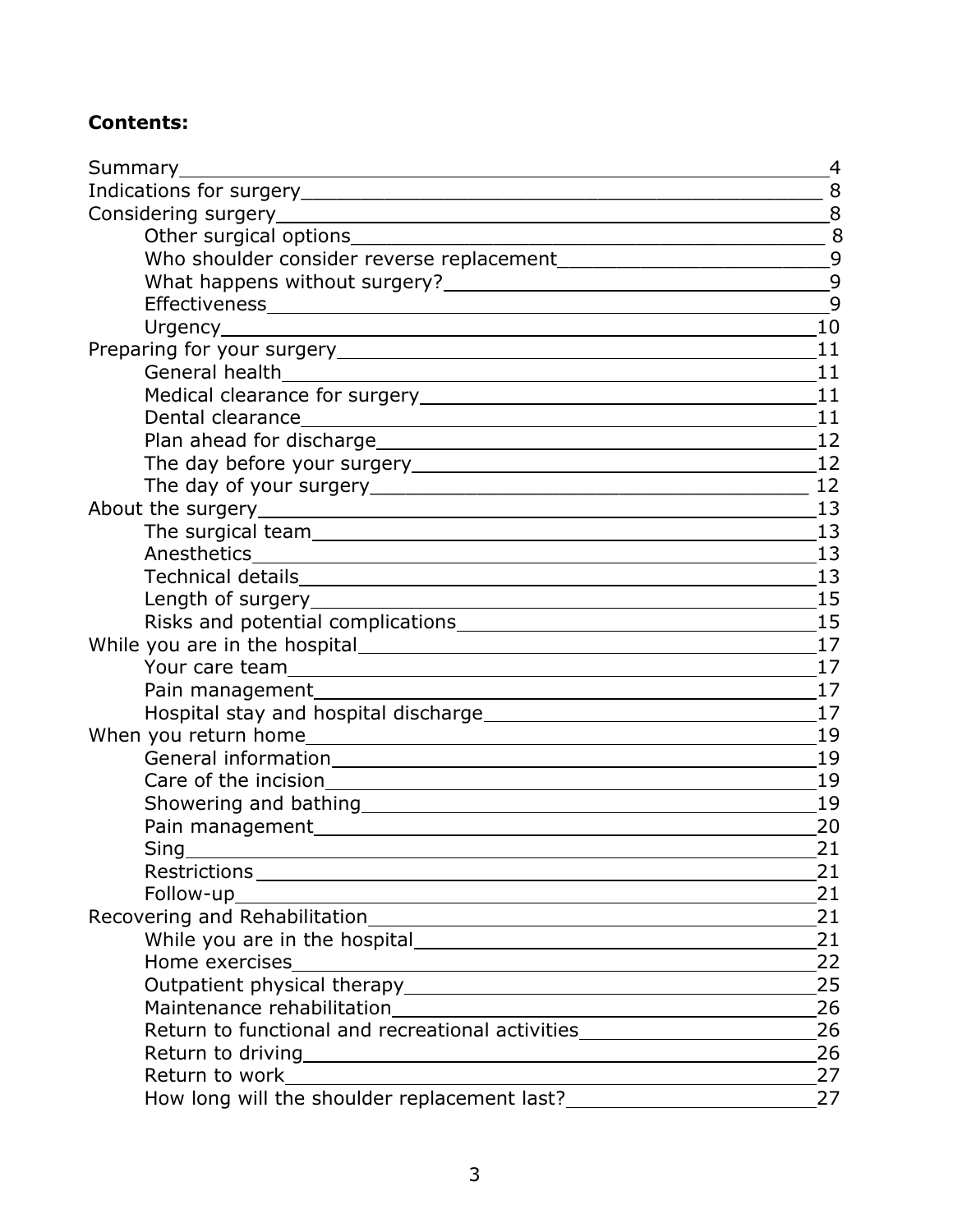## **Summary:**

The shoulder is a ball and socket joint that allows the arm to be placed in an incredibly wide range of positions during every day activities. The ball is formed by the head of the humerus (arm bone), and the socket is formed by the scapula

(shoulder blade). The surfaces of the ball and socket are formed by cartilage, a tissue which allows joints to glide in a smooth and frictionless way. The rotator cuff is a group of 4 tendons that attach around the margin of the ball as shown in the picture to the right. Together these muscles and tendons help center the ball in the socket to provide the shoulder with stability during a wide range of motion. The rotator cuff also powers movements like arm elevation, rotation away from the body and reaching around behind ones back.

Rotator cuff tears are common and may occur either from injury or from age-related degeneration. Most tears begin in the supraspinatus tendon. Over time, however, tears tend to enlarge and extend into the infraspinatus and teres minor tendons. As tears enlarge, the tendon may retract away from its insertion creating a large defect above the head of the humerus. The picture the right shows an arthroscopy view of a massive rotator cuff tear. As can be seen, the tendon is retracted to the level of the shoulder socket creating a large hole above the ball.





As the hole created by the tear enlarges, the humeral head can herniate through the tear. As a result, the ball no longer sits properly in the socket and wear of the top part of the socket may develop causing pain and arthritis. This type of arthritis is called cuff tear arthropathy.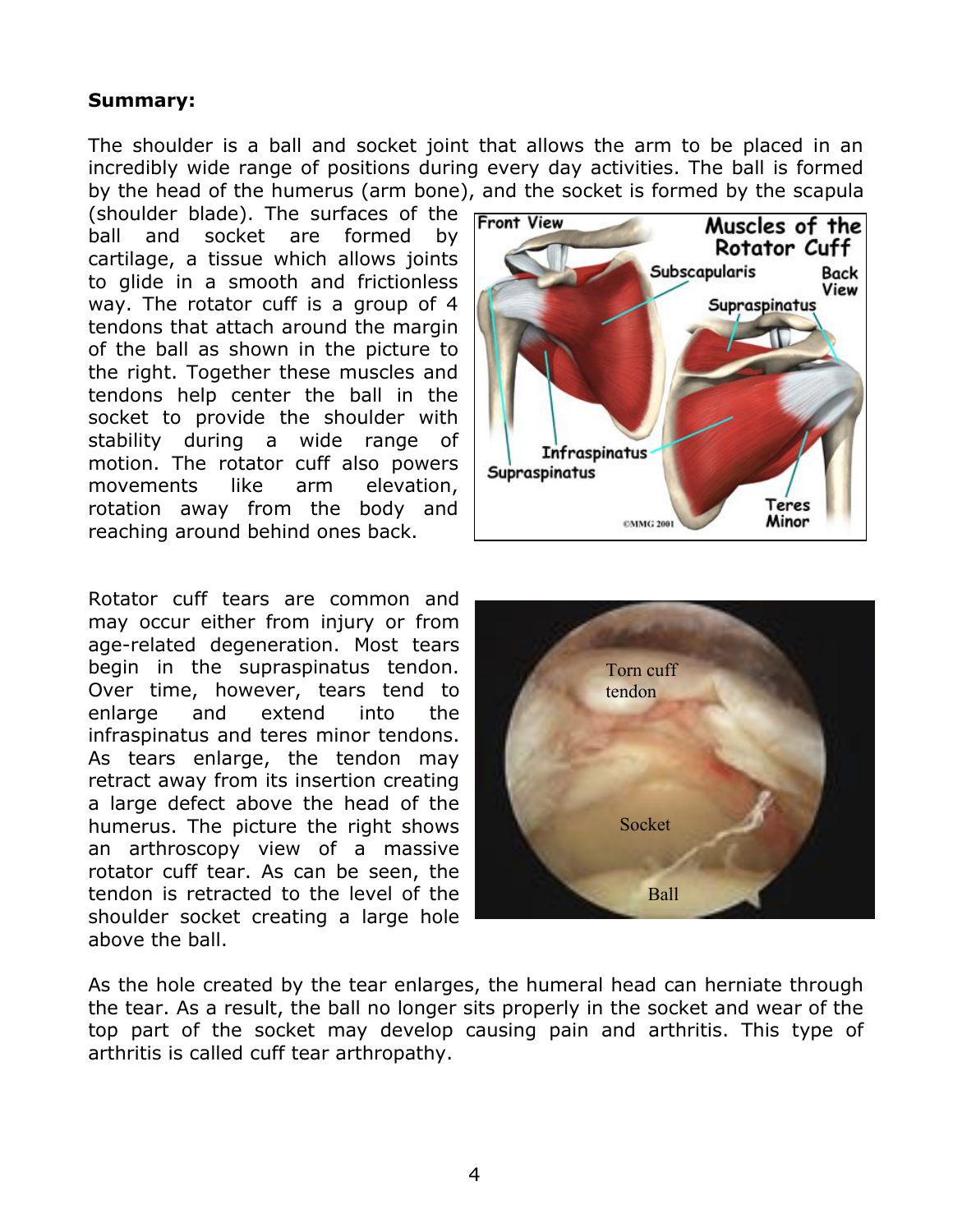The X-rays of a shoulder with cuff tear arthopathy show bone-on-bone involving the ball and socket as well as the ball and undersurface of the arcomion bone. There is rounding of the head of the humerus as is shown on the picture to the right. To the far right is a more severe case showing destructive changes to the ball, severe erosion of the



top of the socket and severe upward migration of the ball relative to the socket.

Along with boney changes, the muscles of the torn tendons will also atrophy which means they shrink in size and ability to generate power. As atrophy progresses, the muscles undergo a process called fatty degeneration where the muscle fibers themselves get replaced by fat. The MRI pictures below show early atrophy and fatty replacement on the left. Muscle is normally gray in appearance while fat is white. The picture on the right shows near complete replacement off the rotator cuff muscles by fat. This process is not reversible once it reaches a certain severity. In these cases, repair of the tendon with return of function is impossible.

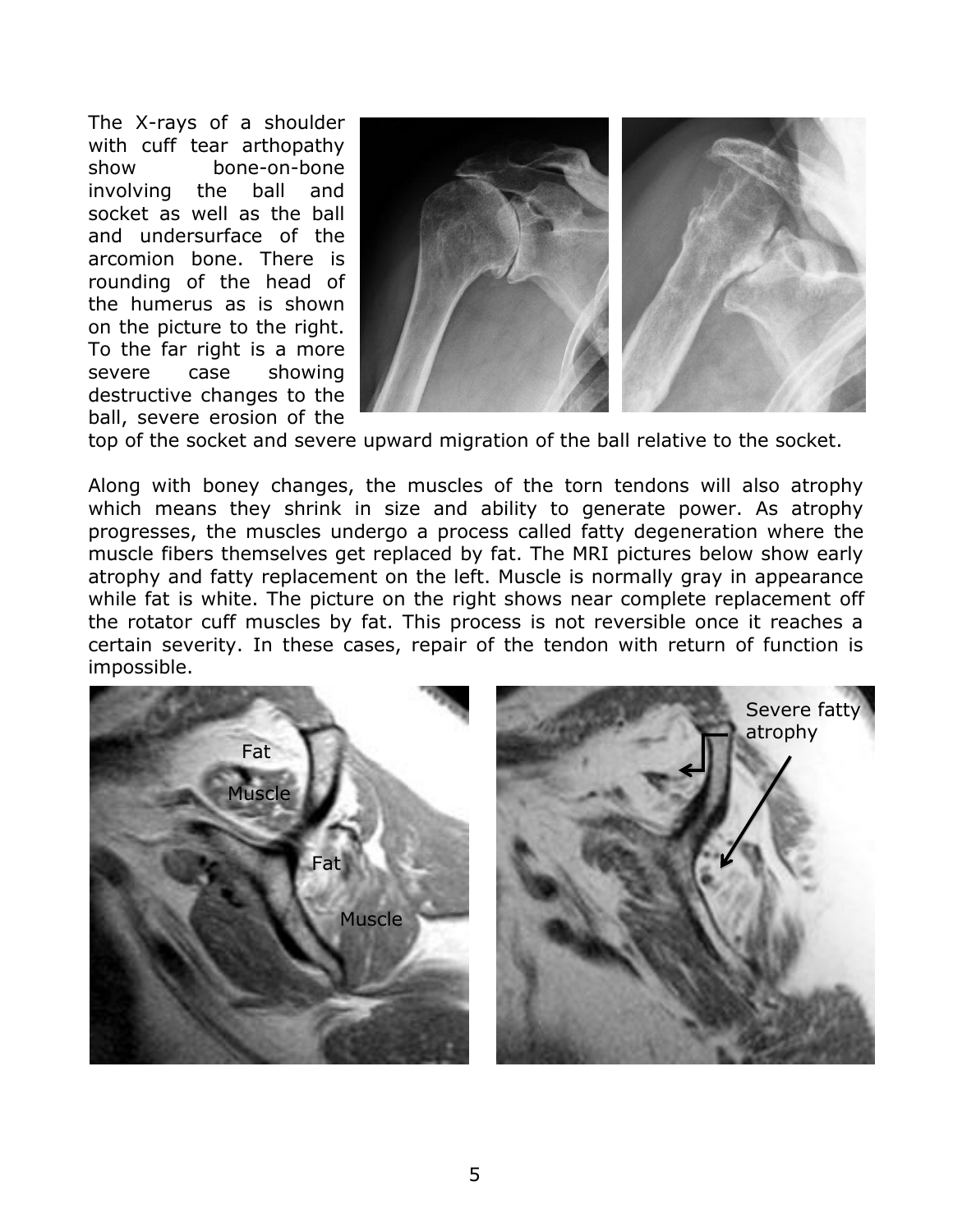While some patients may still be able to raise their arm with a large rotator cuff tear, others develop a condition called pseudoparalysis where they lose all ability



to actively elevate the arm. This is shown in the picture below. This is an extremely disabling condition, particularly when the dominant shoulder is involved. In the severest cases, tears may become so large that the humeral head actually dislocates from the socket – a condition called antero-superior escape.

Because standard shoulder replacements still rely on the rotator cuff for stability and strength, they cannot be used to treat the arthritic shoulder with a deficient rotator cuff. When patients lose the ability to elevate the arm in the setting of an irreparable rotator cuff tear, the reverse shoulder replacement is the only reliable and predictable long-term solution proven to restore comfort and function.

This prosthesis is called a reverse replacement because it reverses the relationship between the ball and the socket. The x-rays to the right compare a standard shoulder replacement (left) to a reverse replacement (right). As you can see, in the reverse prosthesis, the ball is attached to a metal base plate that is screwed onto the native shoulder socket. The stem inside the humerus bone contains a plastic insert that forms the socket.



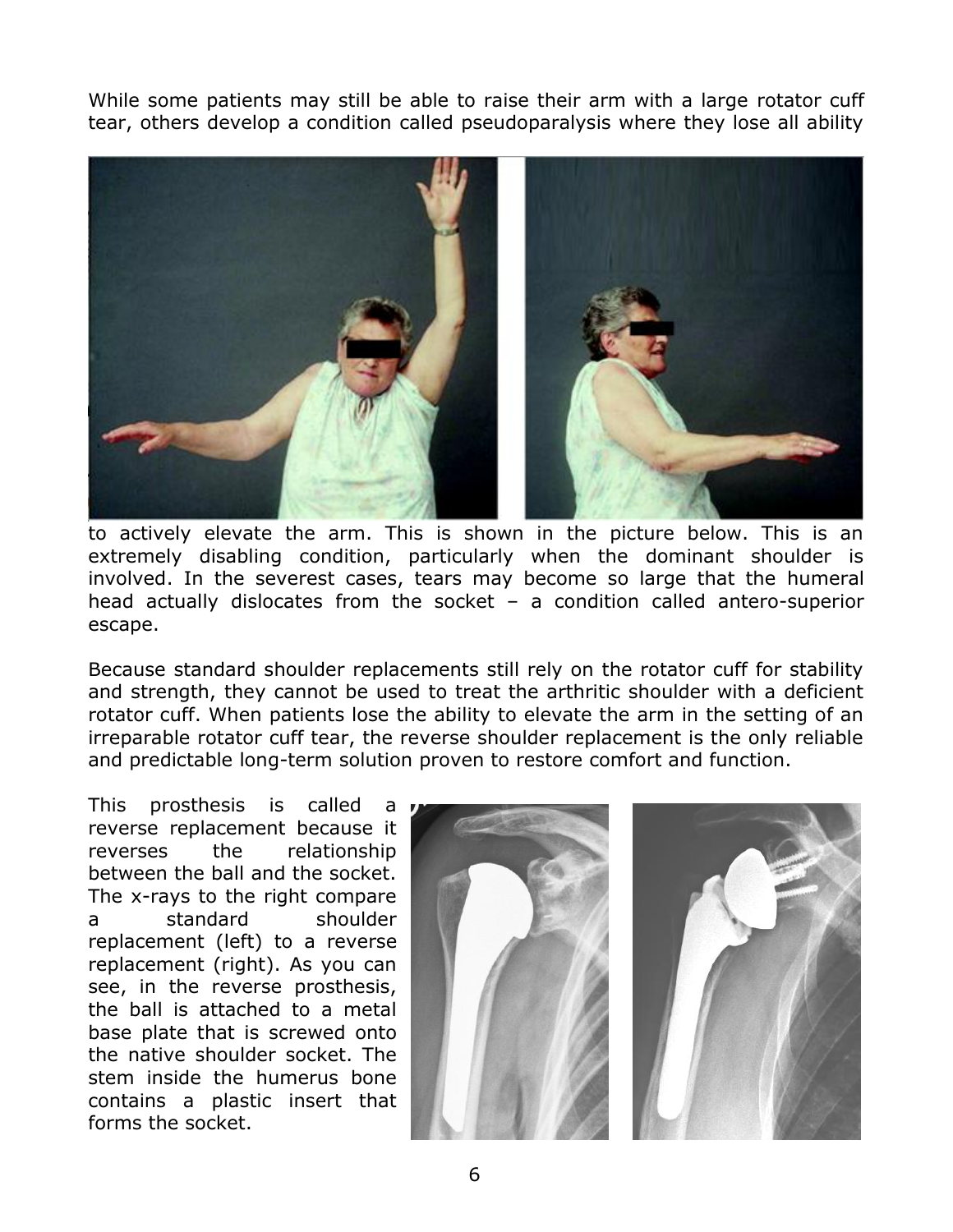This reversed configuration restores stability by creating a more constrained ball and socket; and it restores strength by improving the mechanics of the deltoid



muscle. This is accomplished by shifting the center of rotation of the joint inward toward the shoulder blade. The effect of this shift is to lengthen the lever arm of the deltoid muscle thereby improving its mechanical advantage. These changes, which are depicted above, enable patients to raise the arm effectively without a rotator cuff.

The picture below shows a patient before and after a reverse shoulder replacement. It is important to note that the reverse prosthesis is designed only



to restore elevation of the arm, which is the primary function of the deltoid muscle. Unfortunately, these prostheses are not able to restore external rotation power to the arm (the ability to rotate the arm away from the body). Often patients may have a rotator cuff tear that extends into the external rotator tendons (infraspinatus and teres minor). These tears result in significant external rotation weakness that may persist after

reverse shoulder replacement despite significant improvements in one's ability to raise the arm in front of the body.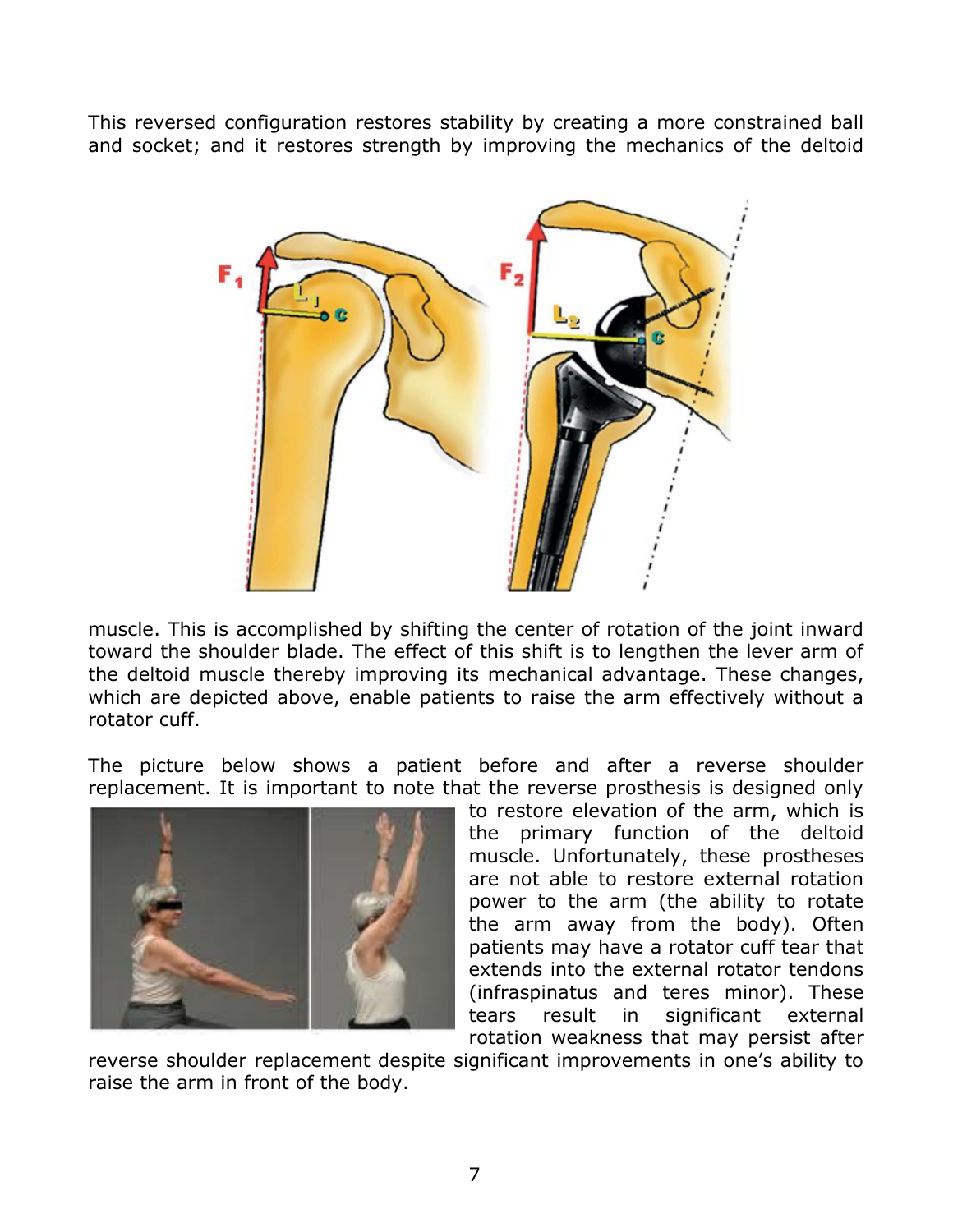## **Indications for Surgery**

When the symptoms of rotator cuff tear arthropathy begin to interfere with activities of daily of living and negatively impact one's quality of life, joint replacement surgery may be considered. Reverse shoulder replacement is the most reliable solution when this condition has failed to respond to a program of rest, flexibility and strengthening exercises, anti-inflammatory medications and cortisone injections. The main indications for this procedure are *pain and severe weakness* in the setting of an irreparable rotator cuff tear and arthritis.

Reverse shoulder replacement is also used to fix other problems related to the shoulder such as in revision replacement cases where a previous standard shoulder replacement has failed. Failure of a standard shoulder replacement can either occur from wearing out of the socket prosthesis or from instability that results when the subscapularis tendon ruptures allowing the humeral head to slip off the front of the socket. In both situations, the reverse replacement has proven effective in salvaging shoulder function.

Finally reverse shoulder replacement is gaining increasing popularity in treating severe fractures of the upper humerus that are not possible to fix with standard implants like plates and screws. Historically, these fractures have been treated with a partial standard shoulder replacement but the results of this procedure are often unsatisfactory. The reverse prosthesis offers these patients improved comfort and function after appropriate healing and rehabilitation.

Because replacements do no last forever and may be subject to loosening and wear of the parts, this procedure is classically reserved for patients who are 65 years or older. Patients who wish to engage in physically demanding activities such as those that require heavy lifting, impact, throwing, or high repetition should withhold from reverse shoulder replacement until they are willing to make lifestyle modifications that exclude these activities.

With that said there are situations where younger patients experience severe pain and disability from rotator cuff injury for which are there are no other alternatives than a reverse shoulder replacement. In such cases, it is reasonable to perform the procedure if the patient understands the risks of wear and potential need for eventual revision surgery.

The following sections will describe in greater detail the surgical procedure, the recovery period and the expected long-term outcomes after reverse shoulder replacement surgery. We will also discuss the potential risks and complications, and long term restrictions.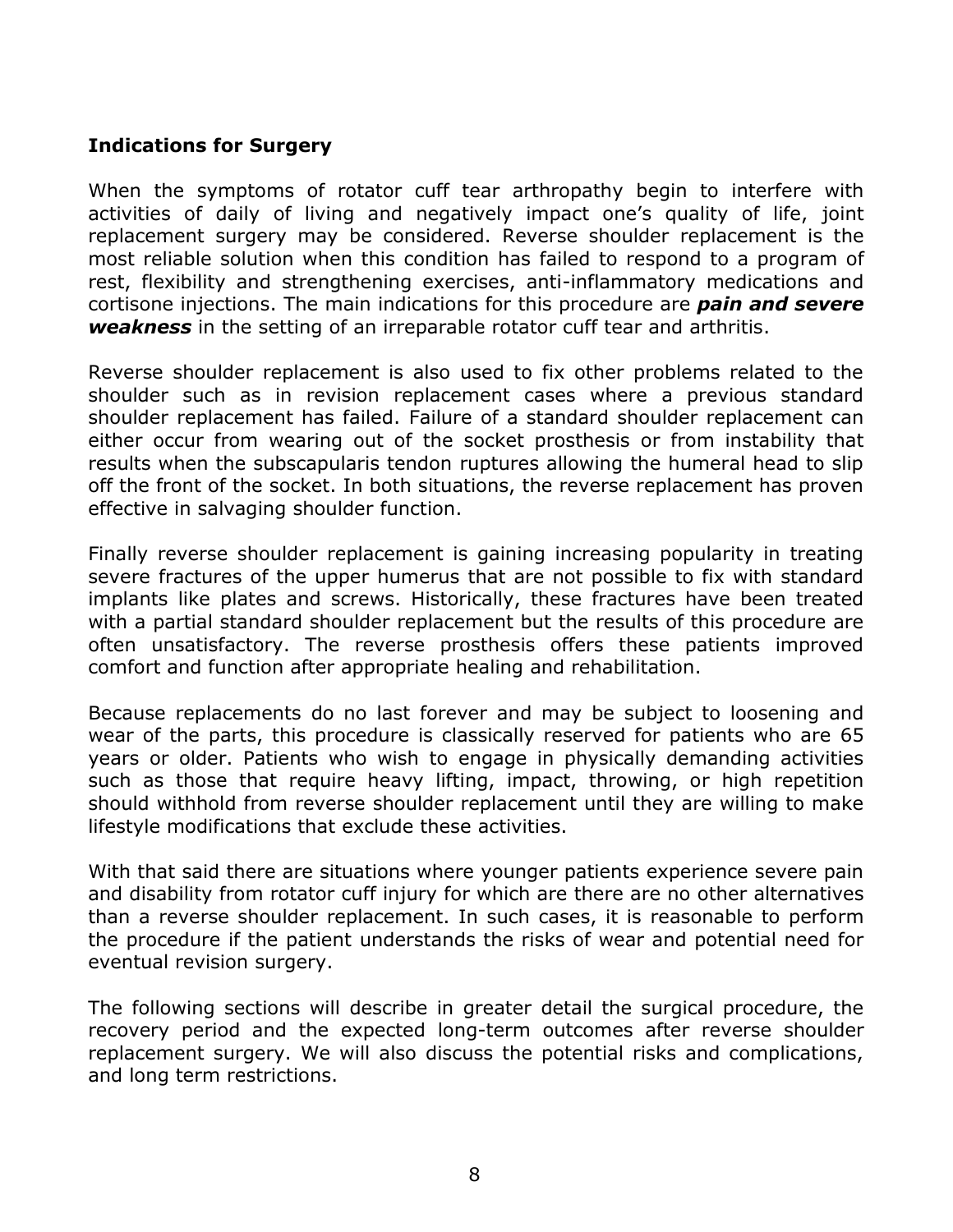## **Considering Surgery**

#### *Are there other surgical options?*

When severe pain and weakness result from a rotator cuff tear that is beyond repair or a chronic rotator cuff tear with resultant arthritis, the reverse shoulder replacement is the most effective and reliable solution to restore function and relieve pain. Clean-up operations done with an arthroscope tend not to be effective in these cases as they are unable to address the worn joint surfaces or the weakness from a chronic tear. Although some patients may get short-lived pain relief from an arthroscopic debridement, there is usually no improvement in function and long-term results tend to deteriorate over time. Attempts to fix the rotator cuff in cases where there is severe tendon retraction, advanced muscle atrophy, significant fatty infiltration and poor tendon quality have an extremely high failure rate. Attempts to augment the tendon repair with tissue patches, tendon grafts or muscle transfers have generally not proven reliable in these cases either, and these procedures also have a high failure rate. Partial shoulder replacement is an acceptable option for pain relief when arthritis associated with a cuff tear is the primary cause of the shoulder pain. This procedure, however, does not improve shoulder strength and function in the setting of a large rotator cuff tear and tends to have inferior results to reverse shoulder replacement.

#### *Who should consider reverse shoulder replacement?* This procedure is considered when:

- 1. the pain and weakness become a major problem that negatively impacts one's quality of life,
- 2. one is sufficiently healthy to undergo the procedure,
- 3. one understands and accepts the risks and alternatives,
- 4. there is sufficient bone and tendon to permit the surgery, and
- 5. the surgeon is experienced in the technique of shoulder replacement.

## *What happens without surgery?*

The natural history of cuff tear arthropathy is that it usually continues to progress over time. The rate of progression varies between individuals and is unpredictable. Sometimes the pain and weakness will stabilize at a level that is acceptable and manageable to the patient. In general, this surgery is elective, and can be performed whenever the patient decides that the shoulder has become disabling enough to warrant treatment. In the case of cuff tear arthropathy delaying surgery typically does not compromise the success of surgery in the future. There are certain cases however where erosion of the socket from arthritis wear can become so severe that replacement becomes technically more challenging and less predictable. In theses cases, earlier surgery may improve outcomes by reducing the complexity of the reconstruction. Patients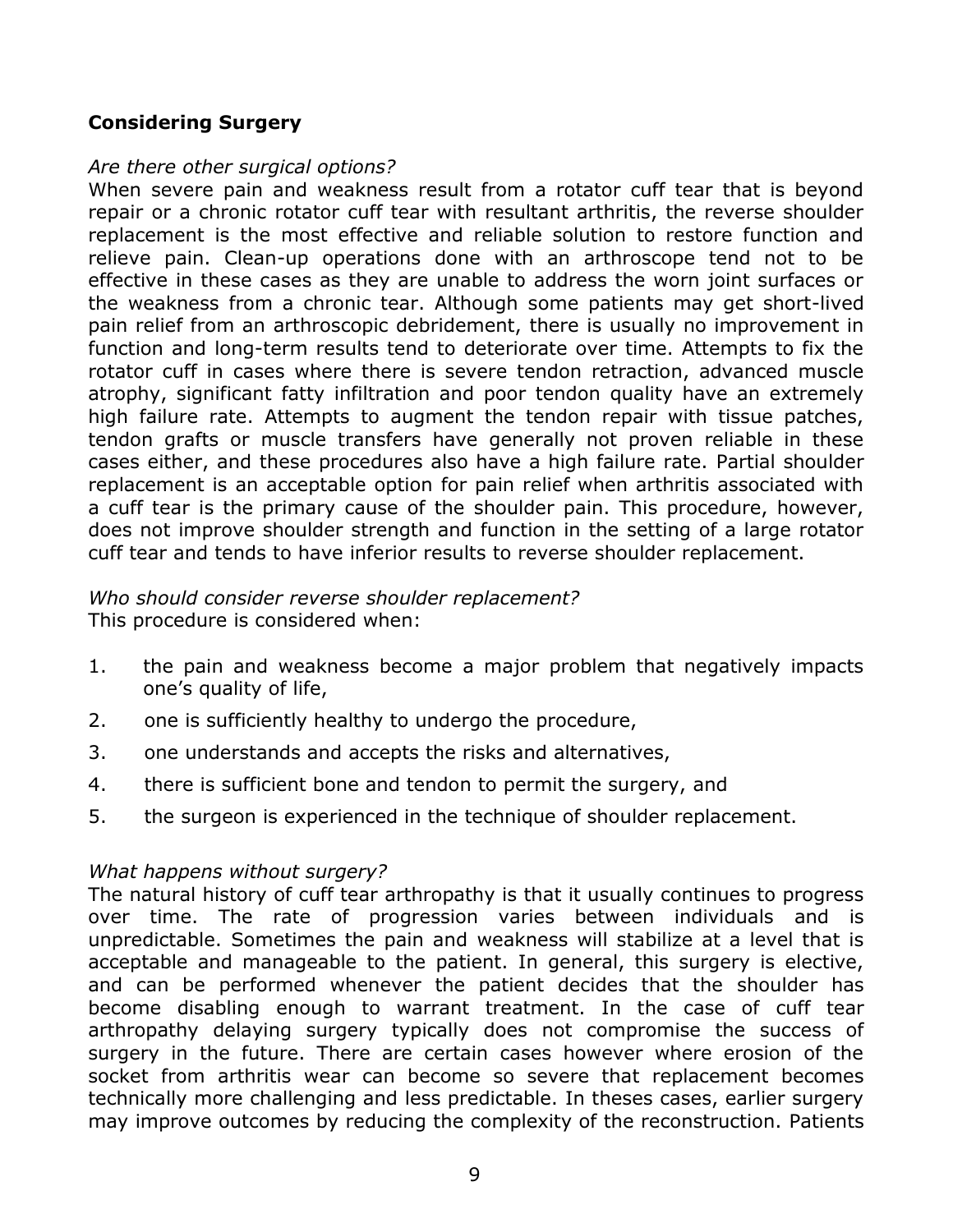with some preservation of external rotation power from an intact posterior rotator cuff may also have improved function after surgery. Delay in surgery in these cases may result in eventual tear progression that may negatively impact one's ability to rotate the arm away from the body after the reverse shoulder.

#### *Effectiveness*

Reverse shoulder replacement for cuff tear arthropathy and irreparable rotator cuff tear has proven an effective means of restoring lost comfort and function to the shoulder. One must recognize, however, that certain limitations in mobility and strength may persist following surgery, especially in those with severe deficits in function prior to surgery. This is because the muscles, tendons and ligaments around the shoulder joint may be contracted or atrophied from the arthritis process. Some of these changes may not be reversible with surgery.

There are several factors that influence the effectiveness of surgery and must be considered in light of the decision to undergo shoulder replacement:

- 1. *Preoperative Function*: the stronger the deltoid muscle before surgery, the stronger after surgery. Patients with significant deltoid weakness will take longer to improve in terms of ability to actively elevate the arm. Similarly, those patients with some preservation of external rotator function due to remaining intact posterior rotator cuff, are likely to have better ability to position their arm after surgery. Some patients will never regain certain movements that require external rotation if these tendons are irreparably torn before the replacement.
- 2. *Patient expectations*: if patients have unrealistic expectations about activities or vocations to which they can return following reverse shoulder replacement, they will likely be dissatisfied with the process. If one is unwilling to give up activities that may jeopardize the long-term function and survival of the artificial components, replacement surgery should not be considered.
- 3. *Compliance with the rehabilitation*: a good operation is only half the battle. Participation in a structured rehabilitation and adherence to a home exercise program are essential to recovery of motion, strength and function. Shoulders do not recover on their own, and patients must take a responsible and active role in the process. Thus, the patient's motivation and dedication are important elements of the partnership.

In general, 80-90% of patients report good to excellent outcomes following reverse shoulder replacement surgery. Relief of grinding arthritic pain is highly predictable and successful as is improvement in one's ability to raise the arm in front of the body.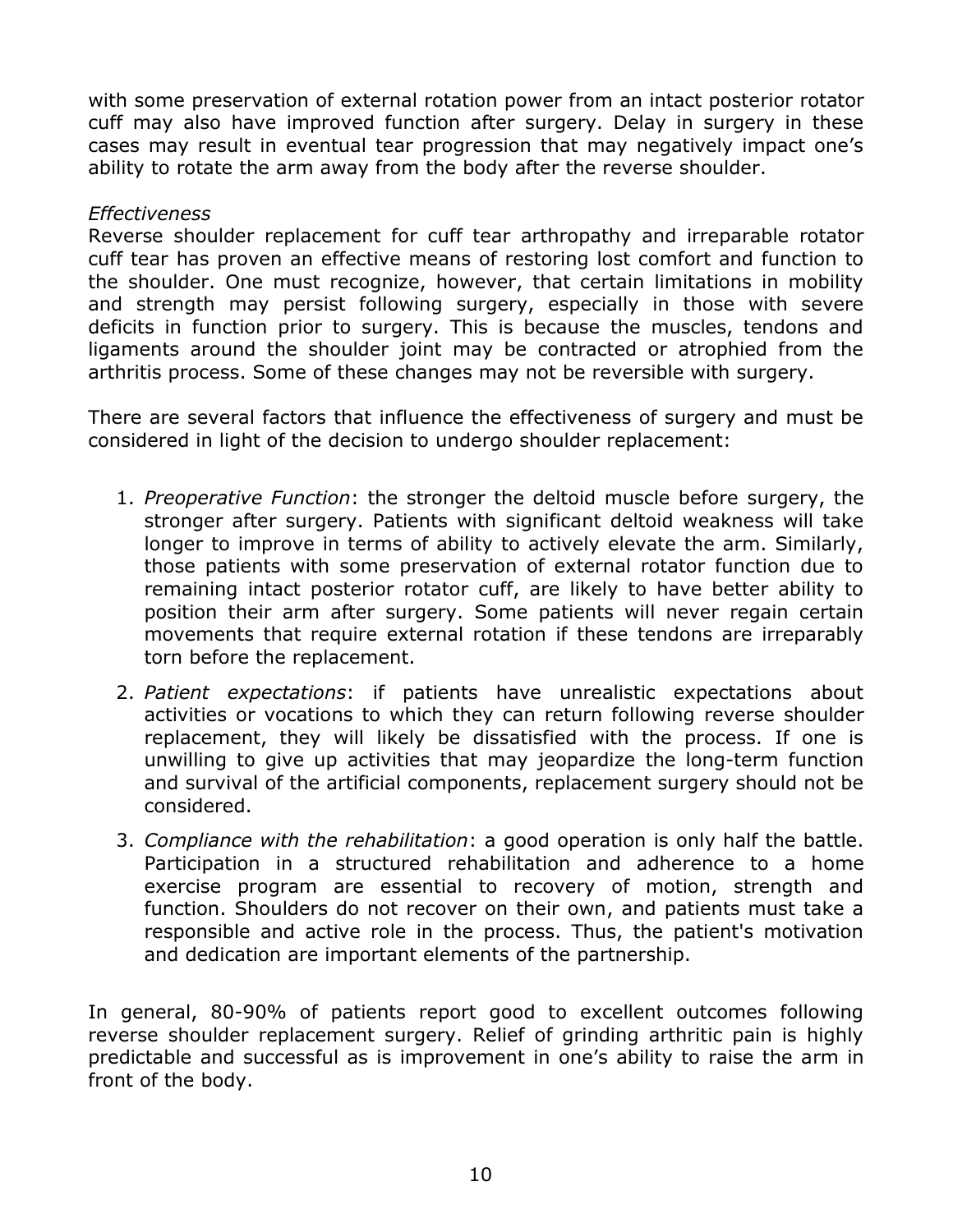## *Urgency*

Shoulder replacement surgery for cuff tear arthropathy is an elective procedure that can be scheduled when circumstances are optimal for the patient. It is not an urgent procedure. The patient has plenty of time to become informed about the process of surgery and recovery.

Factors that the patient should consider in choosing the optimal time include the following:

- 1. The pain and weakness have become sufficiently disabling to impair the performance of daily activities. Patients who are still able to sleep comfortably and manage daily activities may and probably should consider waiting;
- 2. A planned period of time can be dedicated to the recovery and rehabilitation process that will not interfere with other scheduled events;
- 3. Overall health and nutritional status are optimal and will not limit the ability to comply with the performance of rehabilitation;
- 4. Motivation and readiness to undertake the process of surgery, recovery and rehabilitation is a priority.

When surgery is recommended for a fracture, their may be more urgency to the situation and generally these cases are done within the first week or two after the fracture. Occassionally patients and surgeons may choose to treat a fracture conservatively for some period of time but eventually choose shoulder replacement if there is progressive displacement of the fracture.

## **Preparing for surgery**

Preparation for reverse shoulder replacement begins several weeks before the surgery itself.

## *General health*

Patients should optimize their health so that they will be in the best possible condition for this procedure. Smoking should be stopped a month before surgery and not resumed for at least three months afterwards to maximize the body's healing potential. Any heart, lung, kidney, bladder, tooth, or gum problems should be managed before surgery. Any infection may be a reason to delay the operation. The shoulder surgeon needs to be aware of all health issues, including allergies and the non-prescription and prescription medications being taken. Some of these may need to be modified or stopped. For instance, aspirin and anti-inflammatory medication may affect the way the blood clots. If patients take blood-thinning medications such as Coumadin, Plavix, Xarelto or Eliquis, they should check with their primary care physician about the safety of stopping their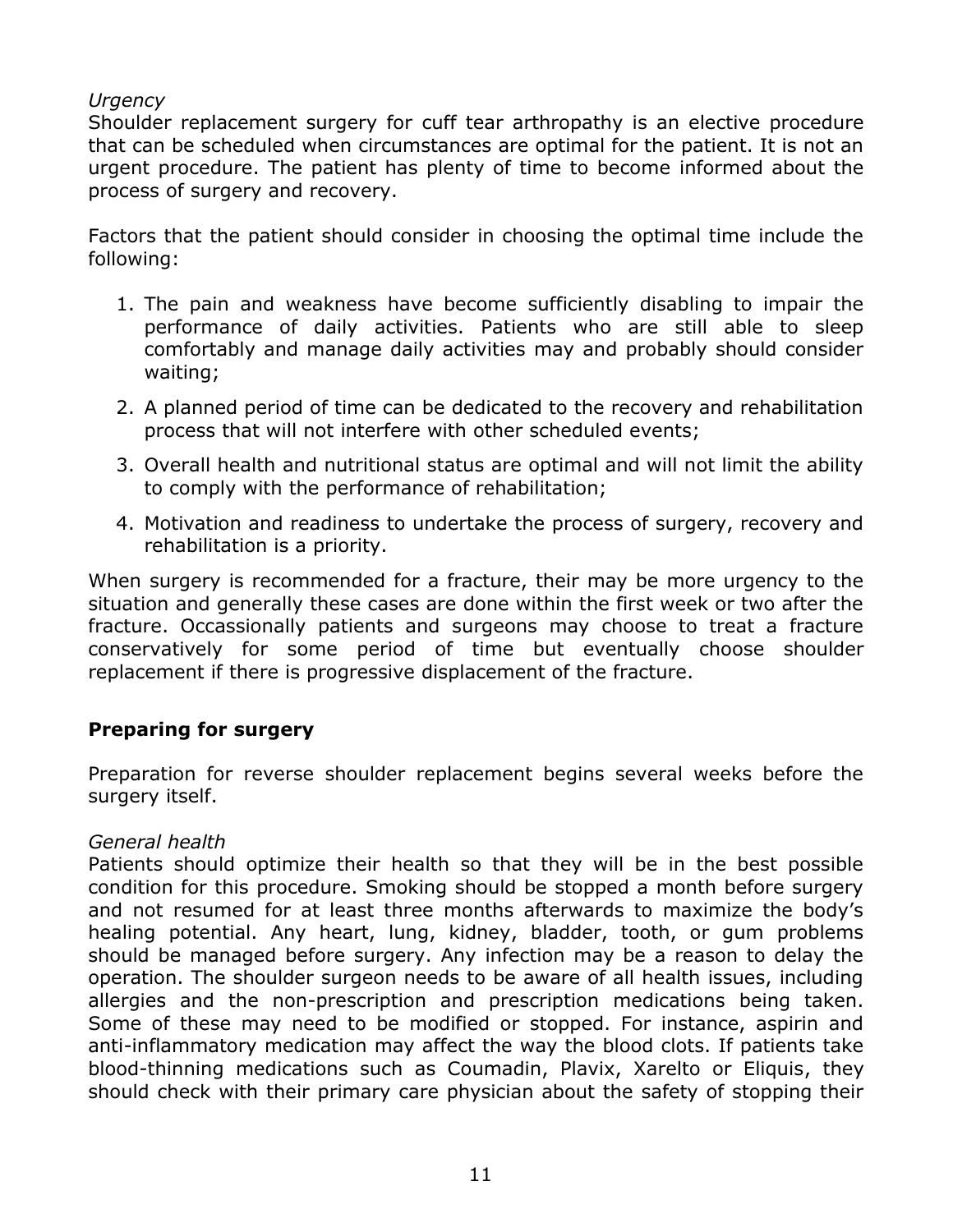use 5-7 days prior to the procedure. These medications can usually be resumed the day following surgery.

#### *Medical clearance for surgery*

Medical clearance for surgery by a patient's primary care provider is a necessity to ensure preoperative readiness and plan for any postoperative management issues such as blood pressure and glucose control (diabetics). Depending on one's health status, this may include testing such as an electrocardiogram, chest x-ray, bloodwork and sometimes further heart testing like an echocardiogram or stress test.

#### *Dental clearance*

To avoid the risk of infection, it is critical that any dental issues be taken care of before joint replacement. If you have not seen a dentist for more than 6 months, you may be asked to have a dental exam as cavities, tooth abscesses and gum disease can pose a risk of joint infection after a shoulder replacement.

#### *Plan ahead for discharge*

It is best to begin making necessary preparations for aftercare before surgery. Most patients following a reverse shoulder replacement can be discharged safely to home. For individuals who live alone or those without readily available help, arrangements for home help during the early recovery period should be made in advance.

Some patients will benefit from a stay in a rehabilitation facility for a period after the surgery until they are sufficiently recovered to manage with daily activities. Patients may consider visiting these centers before surgery to decide which one might be best in terms of proximity to family and friends.

#### *The day before your surgery*

You will receive a telephone call in the late afternoon or early evening of the day before you surgery giving you instructions on what time to arrive at the hospital and where to go. Your arrival may be scheduled for as early as 6:00 AM if yours is the first case of the day. It is critical to arrive on time so that the surgical schedule does not get delayed.

You may eat normally on the day before surgery but do not drink alcohol as this may heighten the risk of anesthetic complications such as nausea and vomiting. *DO NO EAT OR DRINK ANYTHING AFTER MIDNIGHT.* The only exception is if your doctor specifically instructs you to take medication with a sip of water. Shower and shampoo either the night before or the morning of your surgery. Use of an antibacterial soap is recommended to reduce the risk of wound infection.

*The day of your surgery:* You may brush your teeth and rinse your mouth without swallowing any water. Wear comfortable, loose-fitting clothing and non-slip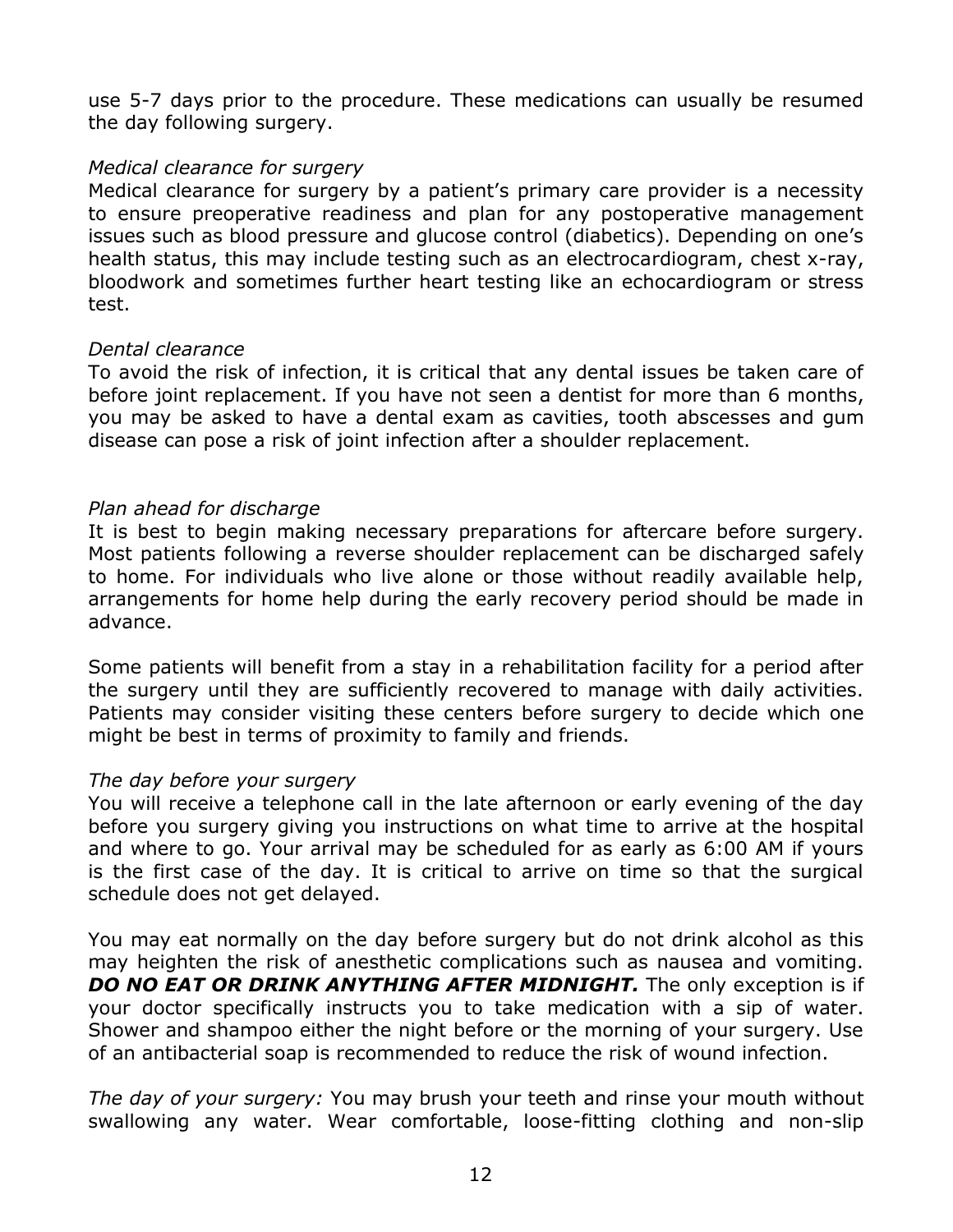shoes. Valuable items should be left at home. Leave your own prescription medications at home as the hospital will provide you with these during your stay. Bring an up-to-date list of your current medications to the hospital to ensure that you receive the proper dosage and frequencies. If you wear contact lenses, it is better to bring eyeglasses to the hospital. Also be sure to bring a photo identification card, important telephone numbers for emergency contacts, and a book or magazine.

Once you arrive at the hospital you will be registered and given a room in the Preoperative Suite. Your family members may accompany you until you are taken to the preoperative holding area just before the operation. During this time, you will be given a gown to wear while your own clothing and possessions are safely stored. Your medications will be reviewed by the nursing staff and an IV will be started. The anesthesiologist will also meet with you to discuss any pertinent medical history and review their plans to keep you asleep and comfortable during the procedure. During your operation, your family and friends can wait in the day surgery waiting area or can go to other areas of the hospital. Pagers are provided to alert them when the surgery is finished so they can return to the waiting area to meet with the surgeon. Family and friends may also leave the hospital grounds and provide a contact phone number so they may be called after the case.

## **About the surgery**

#### *The surgical team*

Reverse shoulder replacement surgery is a technically demanding procedure that should be performed by an experienced surgeon in a medical center accustomed to performing shoulder joint replacements at least several times a month. Dr. Parsons is extensively trained in these procedures, having performed advanced specialty training in the field of shoulder surgery in one of the busiest shoulder replacement centers in the country. This included training in the management of complex and failed shoulder replacements. While most general orthopaedic surgeons perform 1-2 shoulder replacements a month, our team performs between 40 and 50 reverse shoulder replacements a year. We performed the first reverse shoulder replacement in the state. Our surgical team includes dedicated staff experienced in performing these procedures and we carefully select our implants based on the best products available for individual cases. We have refined our techniques and rehabilitation programs to expedite recovery and achieve the best possible outcome.

## *Anesthetics*

Reverse shoulder replacement surgery is performed using a combination of an interscalene nerve block and a general anesthetic. The nerve block is placed in the preoperative holding area immediately prior to surgery and provides pain relief for 8-12 hours after surgery. During this time you will not have control over the arm and it is kept in a sling until you regain movement. General anesthesia is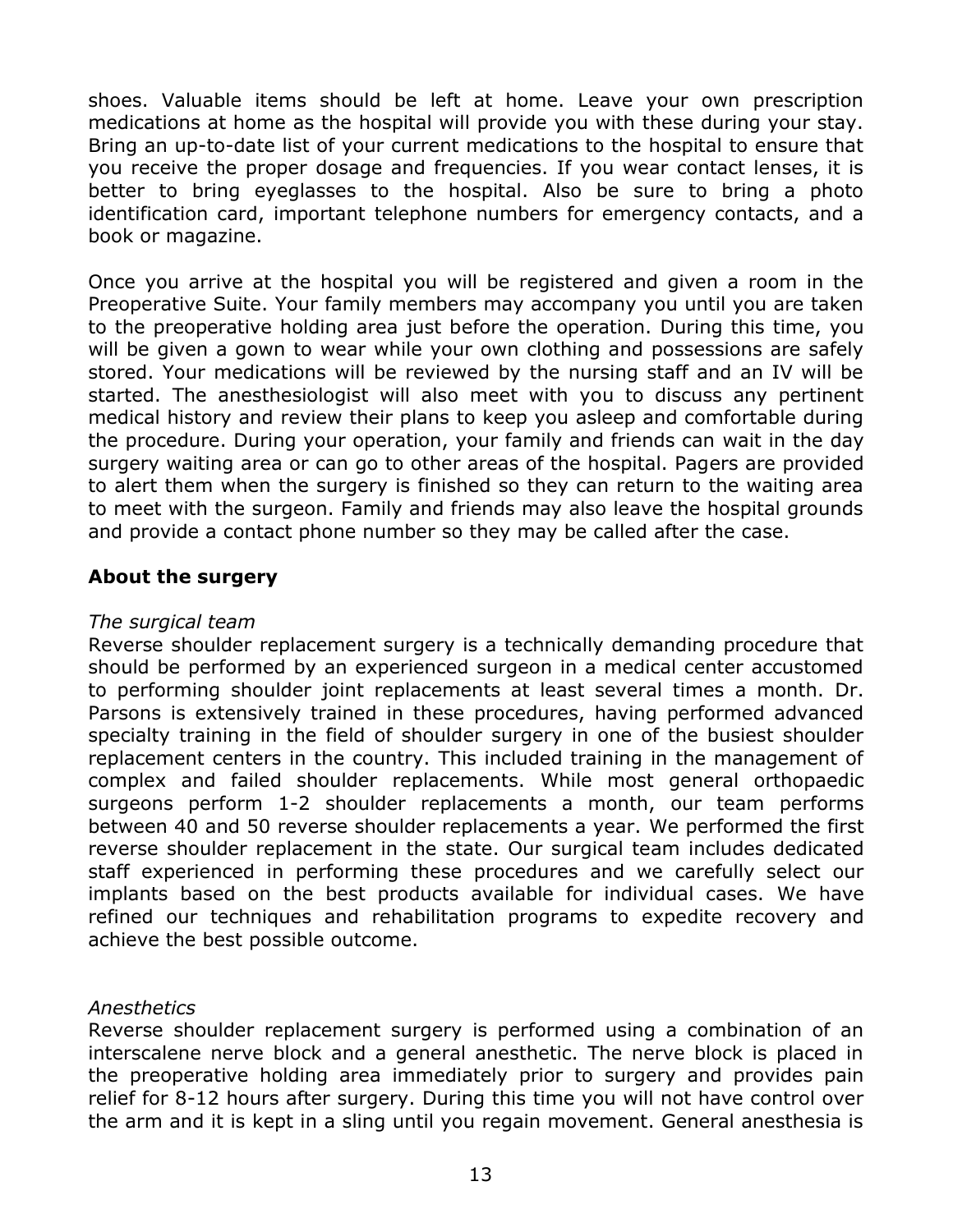then used to induce a sleep state during the procedure. The nerve block reduces the amount of general anesthesia necessary to keep patients asleep which facilitates a quicker recovery with fewer side effects. Throughout the operation, you will be closely monitored including heart rate, blood pressure, and oxygen level, body temperature.

#### *Technical details*

After the anesthetic has been administered and the shoulder is prepared, a 4-5 inch incision is made across the front of the shoulder This incision allows access to the joint without damaging the important deltoid or pectoralis muscles that are responsible for a significant portion of the shoulder's power. In some cases, the incision may be made over the top of the shoulder. This may be the case when patients have had prior open rotator cuff surgery with a pre-existing incision.

The muscles and other tissues near the shoulder are mobilized by removing any scar tissue that may restrict their motion. The subscapularis tendon is released from the anterior shoulder. The arthritic humeral head is resected along with the bone spurs that surround it. This cut must be carefully planned and oriented to recreate one's anatomy with the reconstruction. The canal of the humerus bone is then opened with reamers and shaped with broaches to allow the appropriate sized humeral component to be placed which best matches the patients anatomy.



The arthritic glenoid is then exposed removing all bone spurs from its periphery. Adequate exposure is a challenging process, and the surgeon must be familiar with the location of important nerves and blood vessels. A special reamer is used to refinish the glenoid surface in preparation for the prosthesis. Reaming corrects the shape and orientation of the socket, both of which are affected by arthritis.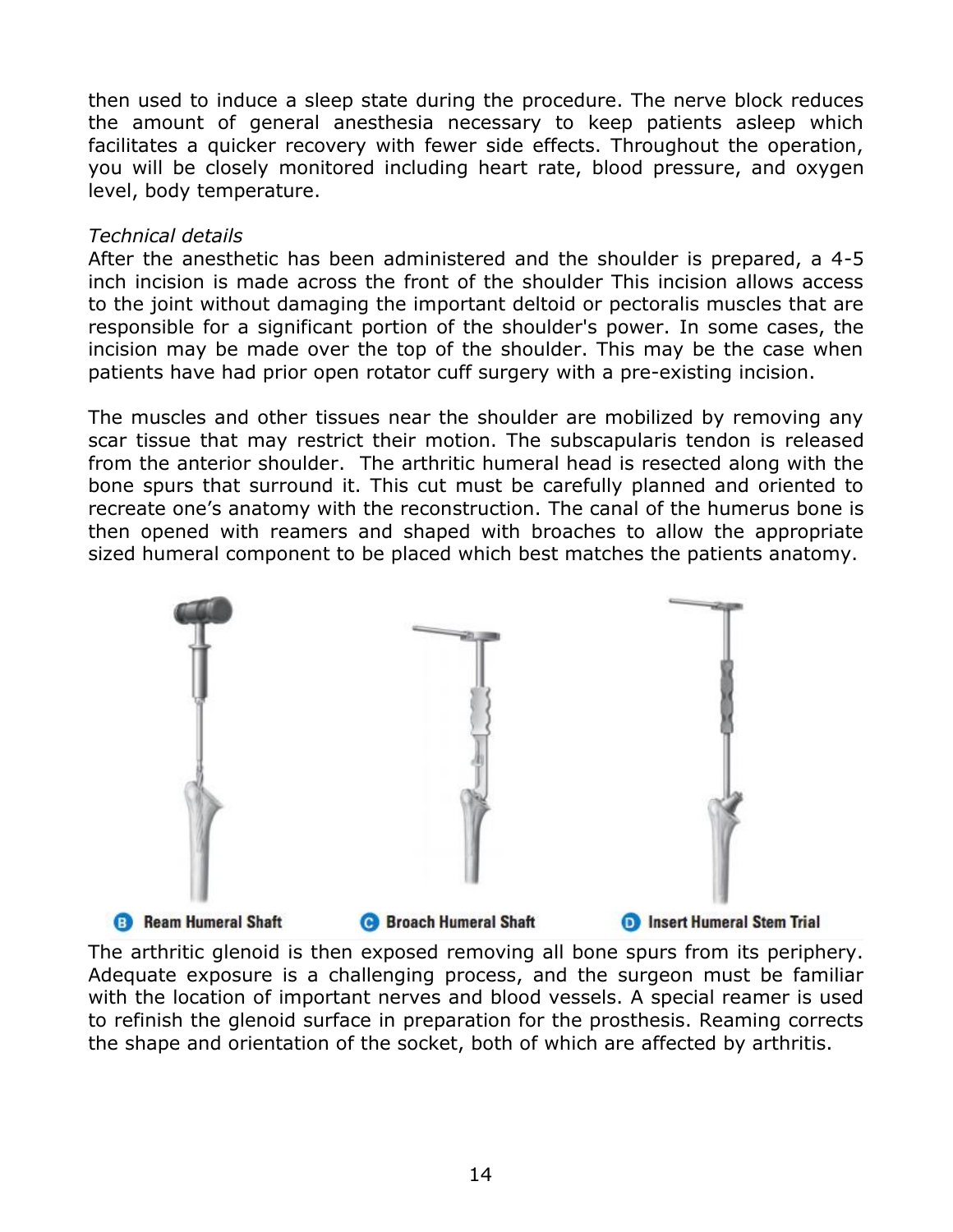A central hole is then drilled, and the metal baseplate is then impacted onto the reamed surface. Depending on the bone quality, 4-6 screws are then inserted to lock and compress the baseplate to the humerus bone.



Once the baseplate is fixed to the bone, the ball (also called the glenosphere) is then impacted onto the plate and secured with an additional screw. Trial socket inlays are then placed into the top of the humeral prosthesis and the ball and socket are then relocated. Stability and tension are checked by taking the arm through a range of motion. The thickness of the socket can be varied to achieve the appropriate tension that ensures stability. The final socket prosthesis is then snapped into the humeral component.

In the majority of cases, the subscapularis is not repaired as this can limit range of motion postoperatively. Other muscles such as the pectoralis major and teres major can supplement its function and provide for internal rotation of the shoulder. Closure of the muscle and skin layers completes the procedure. A drain is placed which is removed on the morning after surgery. This prevents blood from collecting in the wound.

X-rays are then taken in the recovery room to ensure proper prosthesis placement and sizing.

#### *Length of surgery*

The procedure usually takes approximately one hour, however the preoperative preparation and the postoperative recovery may add several hours to this time. Patients often spend 1-2 hours in the recovery room.

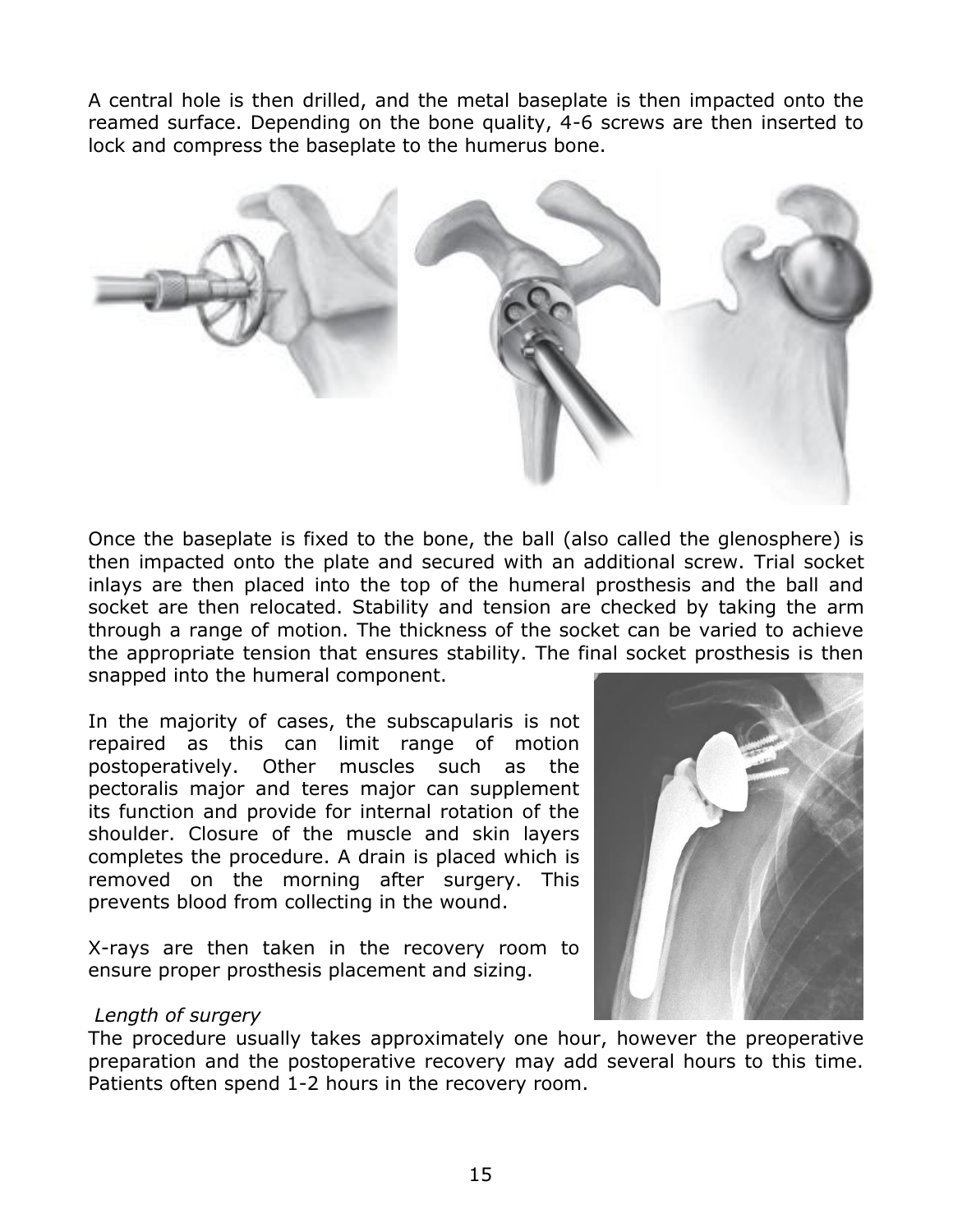## *Risks and potential complications*

Complications related to shoulder replacement surgery can be divided into those that occur during surgery, those that occur soon after surgery and those that occur at a time remote from the surgery

- Complications during the procedure include:
	- 1. Injury to the axillary nerve or brachial plexus: these nerves control the muscles of the shoulder and arm. They may be injured by being overstretched during the surgical exposure or by being severed. This is extremely rare and surgeons experienced in shoulder replacement can generally minimize this risk through proper surgical technique so that it is less than 1%.
	- 2. Fracture of the humerus bone: this can occur during insertion of the metal stem. Again, it is rare and can be avoided through careful attention to surgical technique to less than 1% of cases.
- Complications that occur soon after surgery include:
	- 1. Wound infection is the main problem that can occur in the early recovery period, generally between 1-3 weeks. Symptoms include fever, weakness, fatigue and nausea. Signs include redness, swelling and wound drainage. If infection is diagnosed and treated early, it can be managed by an irrigation and debridement operation with preservation of the replacement. If however, the infection is long standing, the artificial components may have to be removed and a staged reconstruction performed after thorough antibiotic treatment.
	- 2. Stiffness can occur secondary to scar tissue that forms between tissue layers. Generally, with a properly conducted physical therapy program, this is not a problem. However, some patients have an overactive healing response and stiffness may be unavoidable. Stiffness may require a manipulation under anesthesia if further physical therapy cannot improve the range of motion.
- Complications that occur remote from surgery:
	- 1. Instability: dislocation of a reverse prosthesis is uncommon but may happen if the arm is stressed in certain positions. The most at risk position is the when the arm is at the side and slightly behind the body as when pushing ones self up from a seated position. If dislocation occurs, the shoulder can usually be relocated without an open surgery. The arm is

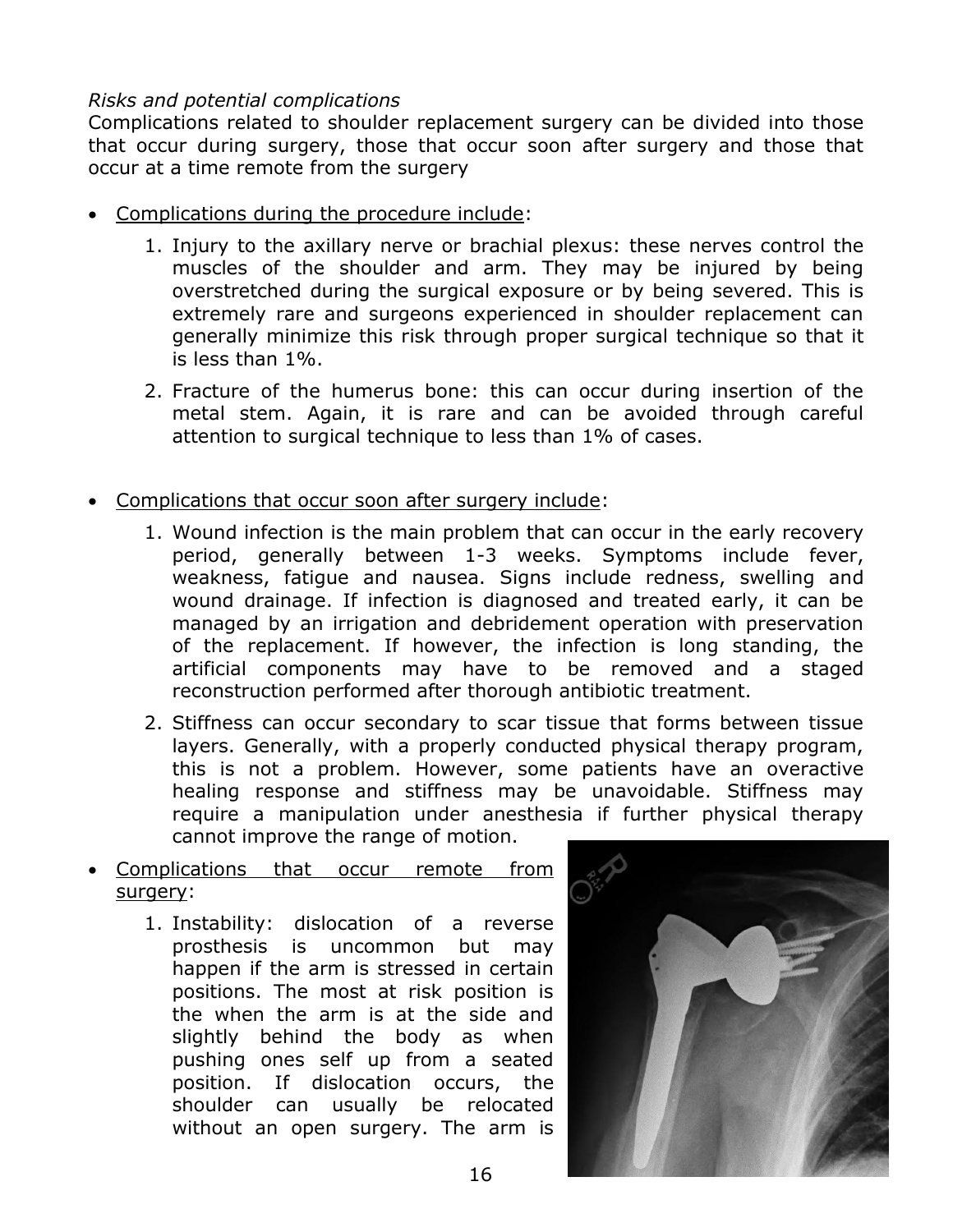then placed in a sling for several weeks to allow the tissues to "tighten up." If recurrent dislocations occur, revision surgery with placement of a thicker insert, deeper insert and/or larger sphere is necessary.

- 2. Stress fracture of the shoulder base. This can occur in 5-8% of cases and generally occurs in the first 6-12 weeks. Increased tension on the deltoid muscle can lead to these stress fractures. Generally they present as an acute worsening of pain without any clear-cut reason. They can generally be treated nonoperatively with a period of rest and withholding physical therapy until the pain subsides. Some patients may lose some range of motion and strength due to these fractures. Women are more prone to this due to their higher risk of osteoporosis and there may be some correlation with Vitamin D deficiency.
- 3. Scapular notching is a complication  $\bullet$ unique to reverse shoulder arthroplasty. It occurs when the plastic humeral insert abuts the neck of the scapular below the sphere. It is predominantly a design issues with older prostheses and newer designs are reducing the frequency of this occurrence. Scapular notching may be only mild and asymptomatic and often stabilizes over time. In

severe cases, the plastic insert can wear through the bone until it contacts the inferior screw. This can



lead to substantial damage to the plastic insert causing bone resorption, sphere loosening and potential dislocation.

4. Late infections may occur by spreading to the shoulder from a different source such as the urinary tract, a tooth abscess, or other breaks in the skin. For this reason, we generally recommend that prophylactic antibiotics be taken prior to any invasive procedures such as dental work, colonoscopy, etc…

## **While you are in the hospital**

#### *Your care team*

You will have a highly skill and experienced team take you through the process of recovery. This will include your surgeon, a physician assistant, a medical doctor, anesthesiologist, nurses, physical therapists, occupational therapists, and case managers. Our goal as a team is to ensure your health, comfort and safety while you recover. While surgery is generally not something patients look forward to, we aim to make the process a pleasant experience by providing excellent care.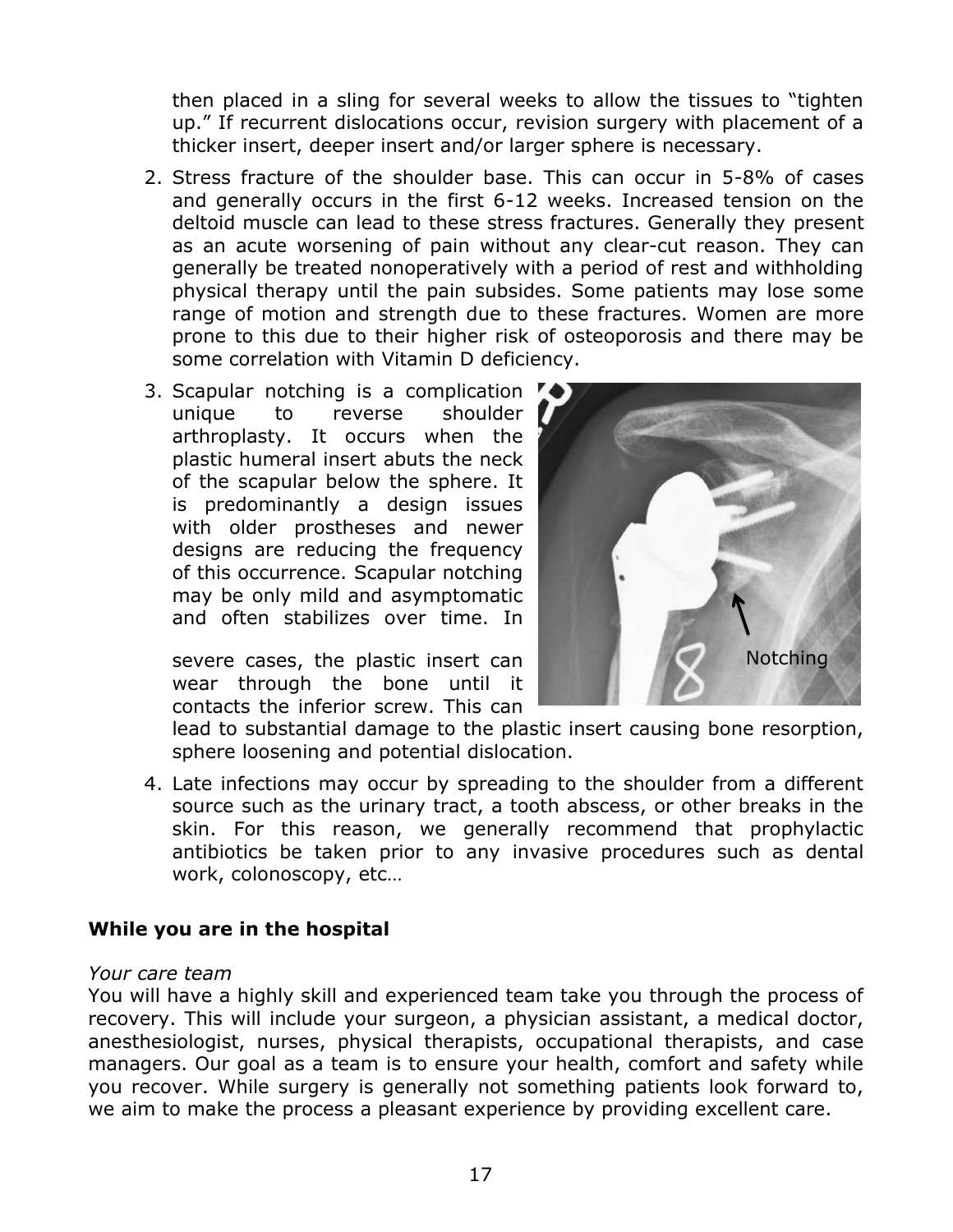#### *Pain management*

Adequate pain control is an important part of the postoperative management because it facilitates rehabilitation and allows recovery of motion. Our dedicated nurses will routinely assess our level of pain and provide medications as needed. The interscalene nerve block provides near complete pain relief for the first several hours after surgery. It is critical to anticipate when the block is wearing off, however so that medications can be given in advance to ease the transition.

Immediately after surgery, strong medications (such as morphine) are often given by injection. Within a day or so, oral pain medications (such as Oxycodone) are usually sufficient. These will be supplemented with Tylenol and Celebrex to create a "multi-modal" approach to blocking different pain pathways.

Pain medications can be very powerful and effective. Their proper use lies in balancing their pain relieving effect and their other, less desirable effects, such as sedation. Pain medications can cause drowsiness, slowness of breathing, difficulties in emptying the bladder and bowel, nausea, vomiting and allergic reactions. Patients who have taken substantial narcotic medications in the recent past may find that usual doses of pain medication are less effective. For some patients, balancing the benefit and the side effects of pain medication is challenging. Patients should notify their surgeon and the nursing staff if they have had previous difficulties with pain medication or pain control.

#### *Hospital stay and hospital discharge*

Patients generally remain in the hospital for 1-3 days following shoulder replacement surgery. We encourage patients to get up and moving as soon as possible to reduce the risk of complications like blood clots, pneumonia, urinary retention and constipation. On the morning following surgery, the drain is pulled and the bladder catheter is removed. Patients may take off the sling and rest the arm in a position of comfort. Physical and occupational therapy will start to education patients on shoulder range of motion, neck and arm exercises that patients can perform by themselves.

Criteria for discharge either to home or to a rehabilitation hospital include:

- 1. a clean and dry incision without signs of infection
- 2. normal bowel and bladder function
- 3. adequate pain relief with oral pain medications
- 4. ability to properly perform and comply with home range of motion exercise program
- 5. adequate support to ensure patients are safe if going back to the home environment

A case manager from the Social Services Department of the hospital will visit with you a day or two after surgery to help in discharge planning. If you have any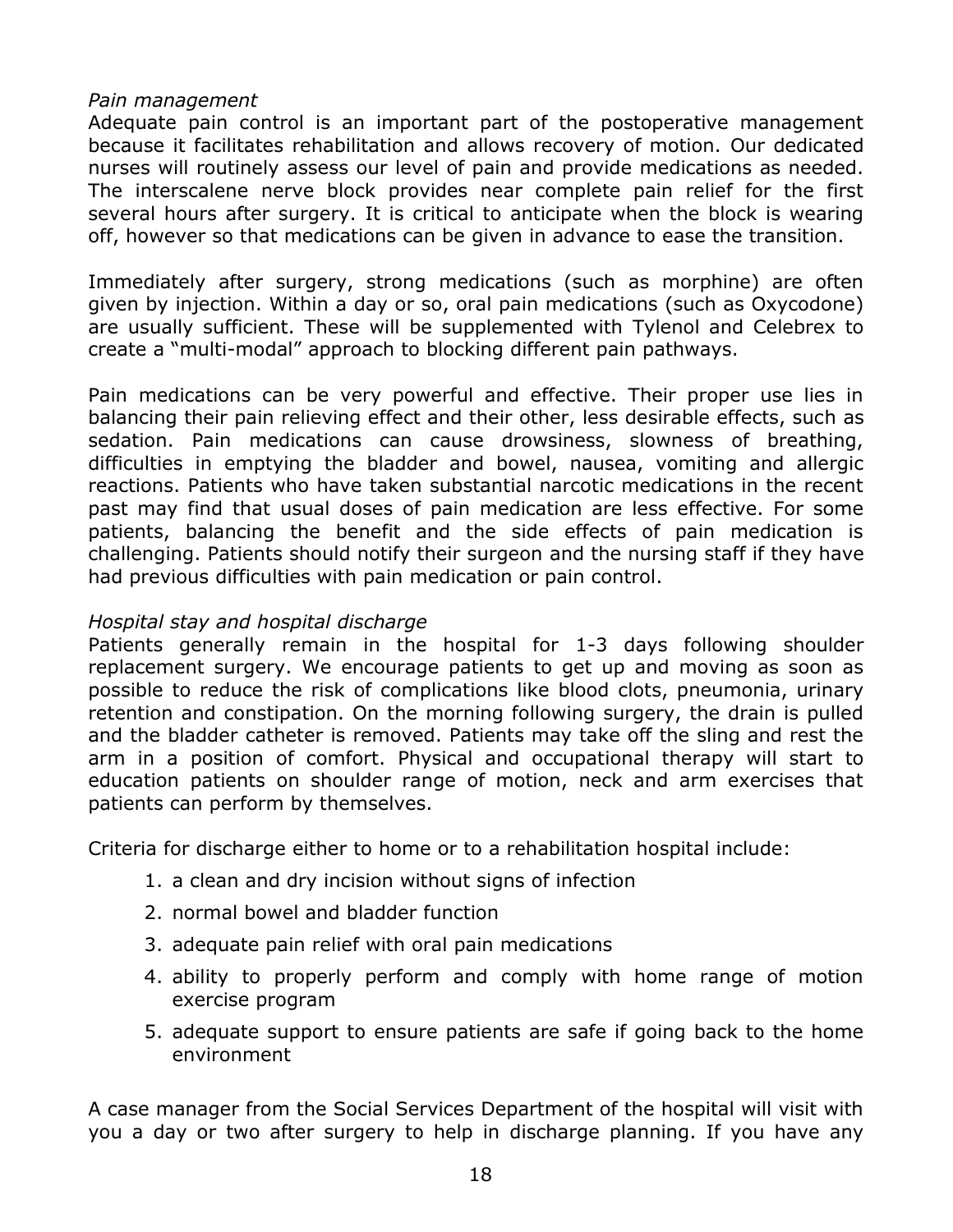concerns about your ability to manage personal care, mobility, medications or other recovery needs once you return home, bring them up with the case manager so they can provide the appropriate assistance and advice. For patients who return directly home after discharge, Social Services can arrange for visiting nurses and therapists until patients are sufficiently mobile to progress to outpatient therapy. For patient transferring to inpatient rehabilitation, the case manager can help initiate the necessary paperwork and arrangements.

#### **When you return home**

#### *General Information*

You should try to return to normal eating and sleeping patterns as soon as possible and be sure to get ample rest while your body recovers from surgery. Proper nutrition including foods rich in protein and fiber are important for wound healing and avoiding constipation. If you smoke, every effort should be made to reduce or stop nicotine consumption for the first several weeks as it impair wound healing. Patients with diabetes should also make every effort to keep blood sugars under good control as high or fluctuating blood sugars raise the risk of infection and slow wound healing.

#### *Care of the incision*

The incision is closed with absorbably suture and skin glue and covered with a water resistant bandage. The bandage does not need to be changed for 5 days after which it can be removed and left open as long as there is no drainage. *BE SURE TO WASH YOUR HANDS BEFORE CHANGING THE DRESSING* to reduce the risk of infection. If there is any crust built up around the wound, you may use soapy water to gently remove it. Do not use alcohol, perioxide, or other astringents on the wound as they may break down healing tissue. Ointments like bacitracin are also not necessary any may only seal in bacteria.

Excessive drainage that persists beyond 4-5 days after surgery is a cause for concern and should be seen in our office. Increasing redness, heat, swelling and fevers may be signs of an infection and should be seen immediately.

Loose clothing is preferred to prevent irritation of the wound. Shirts that open in the front are easier to put on and taken off, and facilitate dressing changes.

Some swelling and discoloration in the arm is normal. You can elevate the arm by lying flat and placing the arm over a pillow on your chest. This will allow some of the fluid to drain out of the arm.

## *Showering and bathing*

You may shower and get the incision wet on the  $5<sup>th</sup>$  day after surgery. Gently pat the wound dry and recover it. Full immersion underwater such as with swimming should wait until 3 weeks after surgery to ensure the incision is fully healed.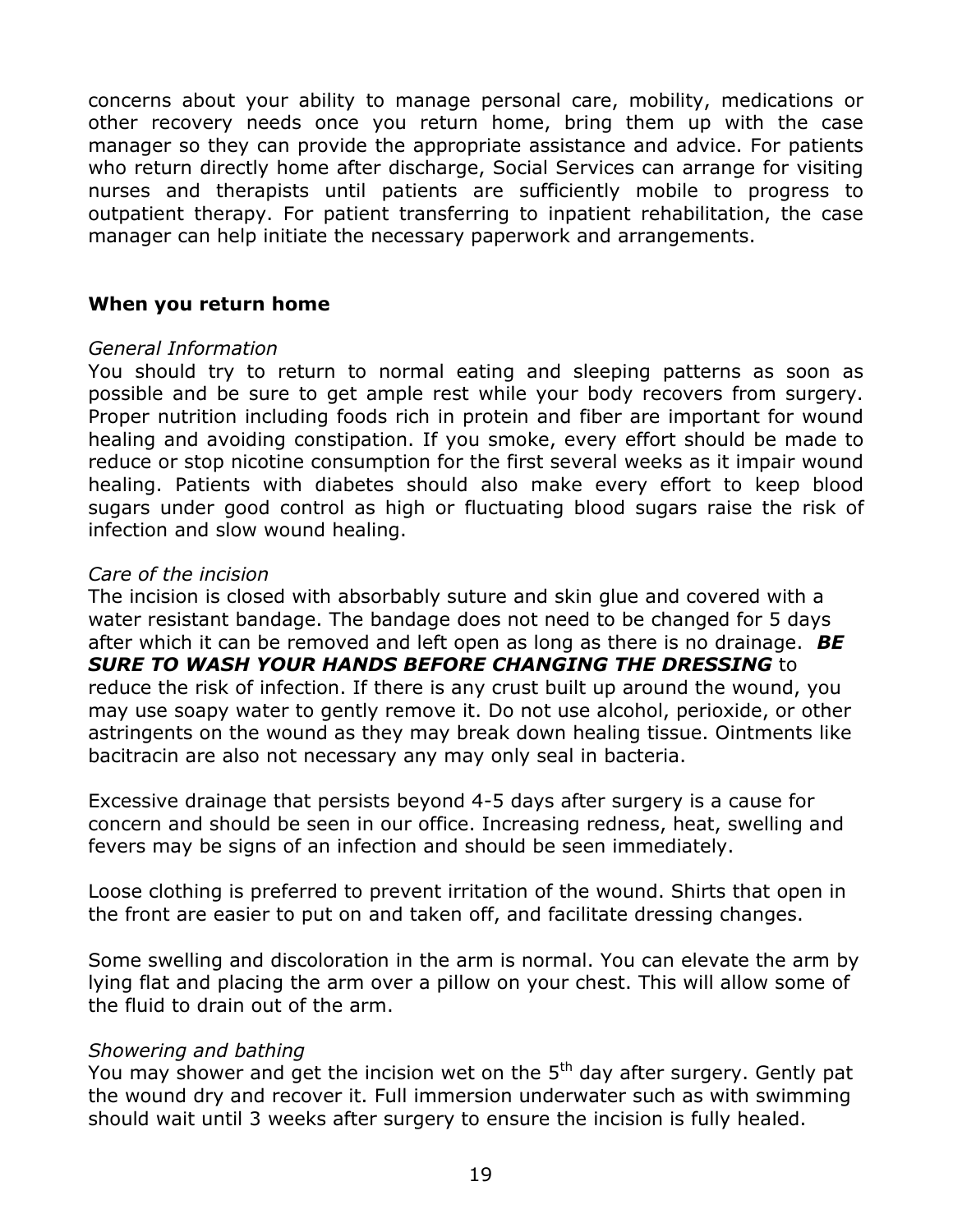#### *Pain management*

You will be sent home with prescriptions for the pain medications that have proven effective for you in the hospital. They should be supplemented with Tylenol which can be taken either at the time of the pain medication or between pain medication doses. It is critical not to exceed a total of 3000mg of Tylenol daily or you could sustain liver damage. Each Extra Strength Tylenol pill contains 500mg so this would equal a maximum dose of 2 pills every 8 hours or 1 pill every 4 hours. Regular Tylenol pills contain 325mg which would equate to a maximum dose of 2 pills every 6 hours or 3 pills every 8 hours. Be aware that some pain medications such as Percocet and Vicodin may already have Tylenol in them. Check with your pharmacist if this is the case as supplemental Tylenol would risk exceeding the daily maximum dose.

Nonsteroidal anti-inflammatories can also be used judiciously in the postoperative period and are safe to take in combination with pain medications and Tylenol. These include medications like Ibuprofen, Advil, Motrin, Naproxen, Naprosyn, Aleve, Celebrex, Relafen, Mobic and others. These medications are generally safe but if taken for prolonged periods of time can cause stomach ulcers and kidney damage. It is important to take them with food and to keep yourself well hydrated. If you are taking them regularly for more than a few weeks, you should have blood work check to monitor your kidney function.

Ice can also be used in the first several days to reduce pain and swelling. It should be used in 20-minute intervals. Ice should never be applied directly to the skin or you could risk developing frostbite. Frozen peas or corn make a nice reusable ice bag that can be molded to the shoulder. After the first week or so, heat can also be used to relax the muscles and improve blood flow to the shoulder. This is a good way to "warm-up" the shoulder before exercises.

Pain medications also unfortunately have adverse effects such as addictive potential. Thus it is critical that patients make every effort to reduce their use on a gradual basis during the first few weeks after surgery. Often patients may suffice with Tylenol during the daytime and pain medication only before bed. Patients who require routine use of narcotic pain medication beyond 6-8 weeks after surgery will be recommended to a Pain Management Practice.

Pain medications can also be constipating and cause nausea. If you have a sensitive stomach, you may require an additional prescription to suppress nausea when you take these medications. Be sure to alert the care team if this is the case during your hospital stay so that appropriate prescriptions can be written for you prior to discharge. It is also critical to prevent constipation before it happens. While on narcotic pain medications, you should eat foods rich in fiber and taken an additional stool softener. These can be bought over the counter at pharmacies. If you have not had a bowel movement for a few days after return home, alert the visiting nurse or our office so that we can recommend further steps.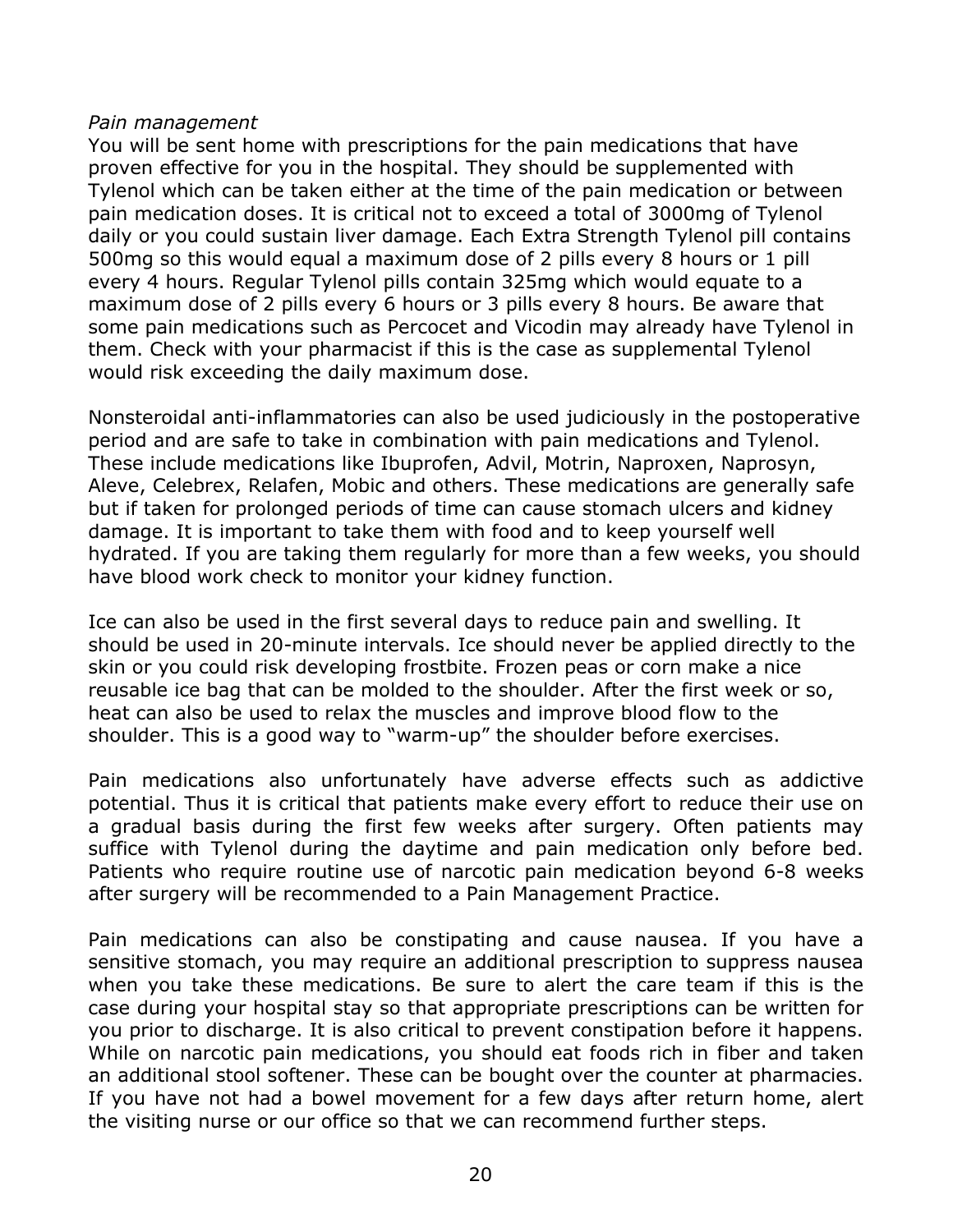## *Sling*

While at home, you may remove the sling as comfort permits being careful not to overuse the arm. When sitting, you may put the arm in a comfortable position as long as it is supported. If you are in a public area or around other people, be sure to wear the sling to alert others to steer clear of your operated arm. You should also wear the sling at night to protect the arm during sleep for the first 6 weeks.

## *Restrictions*

Until cleared by your surgeon, you should not do the following:

- Lift more than 1-2 pounds (a cup of coffee weights about a pound)
- Swim or submerse your incision underwater
- Use your operated arm for any sporting activity, chores and maintenance type work
- Use your arm for tasks such as opening or closing doors, or other activities that involve pushing or pulling

There are a host of others that could be added to this list. It is best to take a conservative and common sense approach to using the arm in the first 6- 8 weeks when tissues healing is a priority. If you have any questions about specific restrictions please call our office before taking any risks that might damage your shoulder.

## *Follow-up*

You will be seen back at the office 10-14 days after surgery to check the incision and the status of your exercises. You will likely transition to outpatient physical therapy following this visit. Subsequent follow-up visits are then usually scheduled at 6 weeks, 3 months, 6 months and 1 year after surgery. After that periodic x-ray checks are suggested at 5 years, 8 years, 10 years and then every 2 years after that. This ensures that if any abnormal wear or other problems occur with the prosthesis, it can be detected early and followed closely to avoid complications.

## **Recovery and Rehabilitation**

## *While you are in the hospital*

Early motion after shoulder replacement surgery helps achieve the best possible shoulder function. Arthritic shoulders are stiff. Early motion is facilitated by the complete surgical release of the tight tissues so that after surgery the patient has only to maintain the range of motion achieved at the operation. However, after surgery, scar tissue will tend to recur and limit movement unless motion is started immediately. Early motion also stimulates recovery of muscle function.

During the hospitalization, the patient learns a simple rehabilitation program that will be used for maintaining the range of motion after discharge. This program consists of self-assisted forward elevation and external rotation, elbow flexion and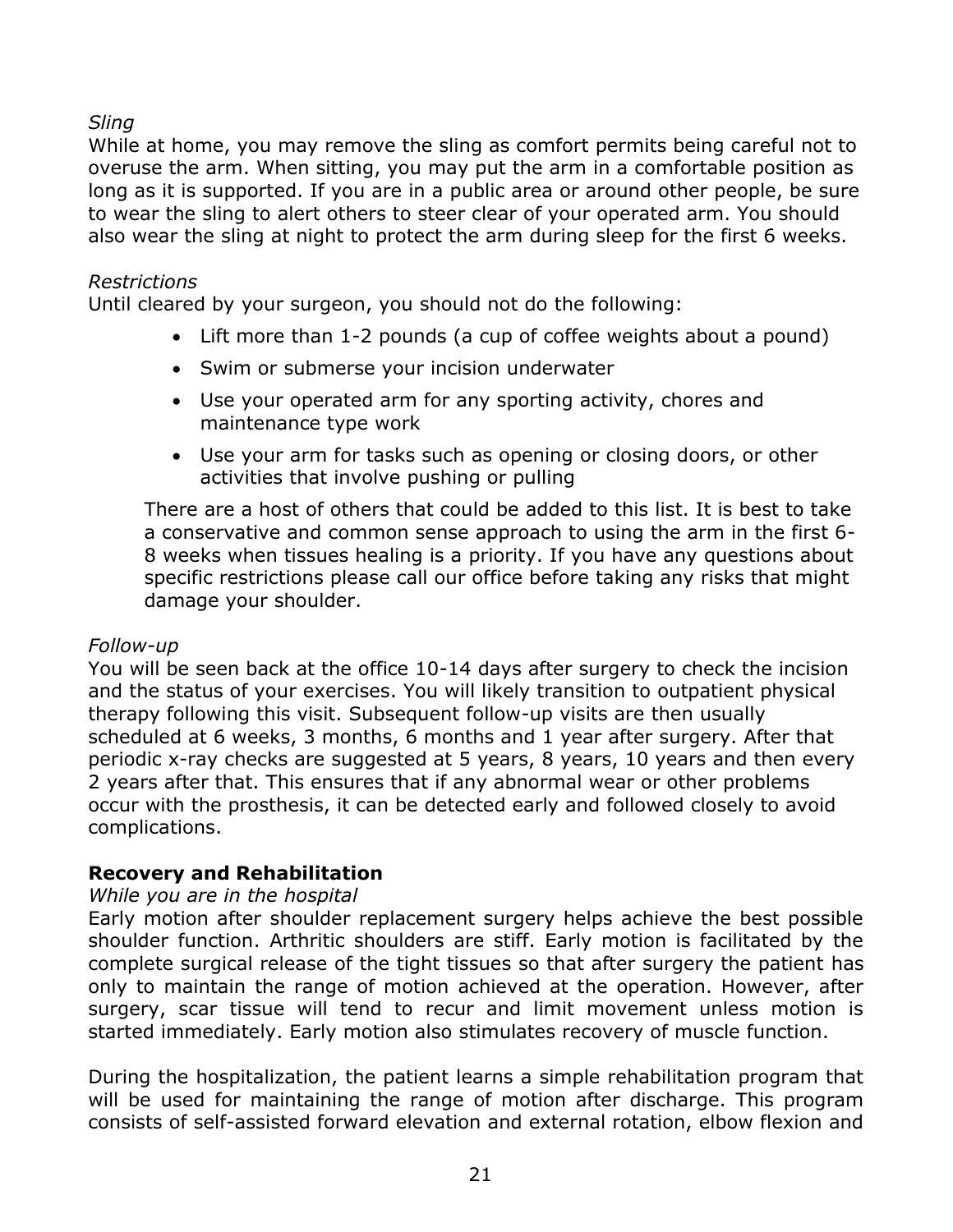extension and grip strengthening. On the day following surgery, the physical therapist will work with the patient to ensure proper technique and understanding of the program. Walking and use of the arm for gentle activities are encouraged soon after surgery.

Patients are allowed to remove the sling as soon as the nerve block wears off and can use the arm for eating, dressing and hygiene on the day following surgery. Lifting should be kept to 1-2 pounds only for the first 6 weeks to prevent excessive stress on the repair. Depending on a patient's progress with recovery, resumption of more strenuous activities can commence around 6-8 weeks. Full, unrestricted activity is allowed at 12 weeks but patients will continue to improve in strength and function for up to a year.

## *Home exercises*

Plan on exercising your shoulder 4-5 times daily as instructed by the therapists during your hospital stay. It may be best to time sessions shortly after taking pain medications so you have the benefit of pain control during the exercise session. The aim is to gradually progress the range of motion to the limits instructed by the therapists. It is okay to stretch to the point of some discomfort but outright pain should be avoided. Use of ice after a stretching session may help reduce pain and swelling.

The following exercises are critical to achieving early and progressive range of motion.

1. **Assisted forward elevation**: this is raising the arm in front of the body. This exercise can be done by sliding the arm across a tabletop using one's body weight to apply pressure to the shoulder. Alternatively, the contralateral arm can be used to assist in elevating the arm while lying flat on your back. The goal is to achieve 140 degrees of elevation, which is about half way between the horizontal and vertical plane.

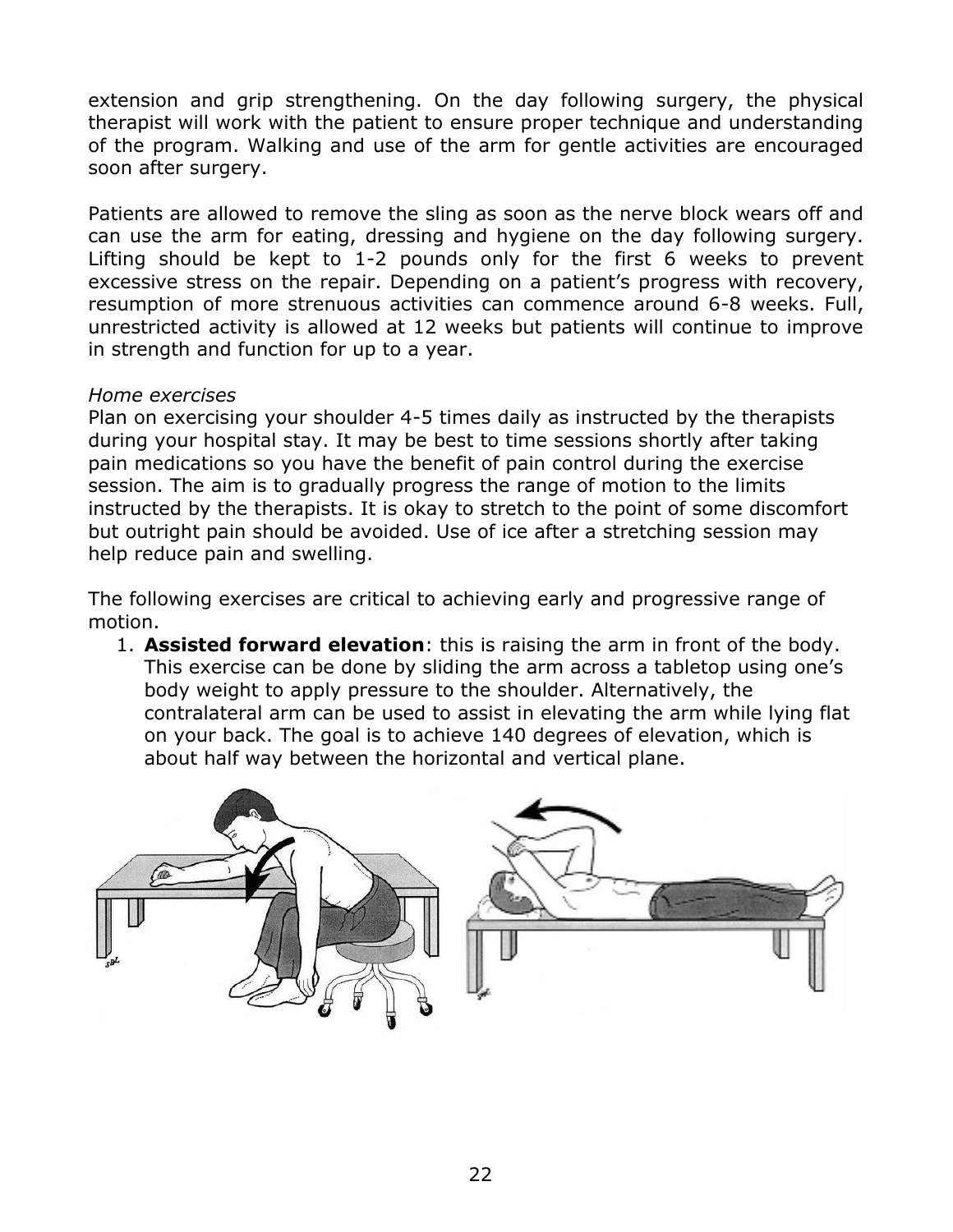*2.* **Assisted external rotation**: this is best done by using a stick or can to rotate the operated arm away from the midline of the body. The elbow should be kept tucked into the side during this maneuver. It may be best to do this lying on your back as well. This will help stabilize the shoulder blade so you do not cheat by extending the shoulder. As your range of motion progresses, you can stabilize your hand on a doorframe and rotate your body away from your hand. This should be done with gentle progressive force being sure not to rotate beyond 45 degrees or about half way between the positions of pointing to the front and pointing to the side.





3. **Pendulum exercises**: lean over and let you arm hang perpendicular to the ground. Use a gentle rhythm to swing your arm in circles clockwise and counterclockwise. Start with small circles and widen as your shoulder warms up. You can also swing it back in forth in a line.

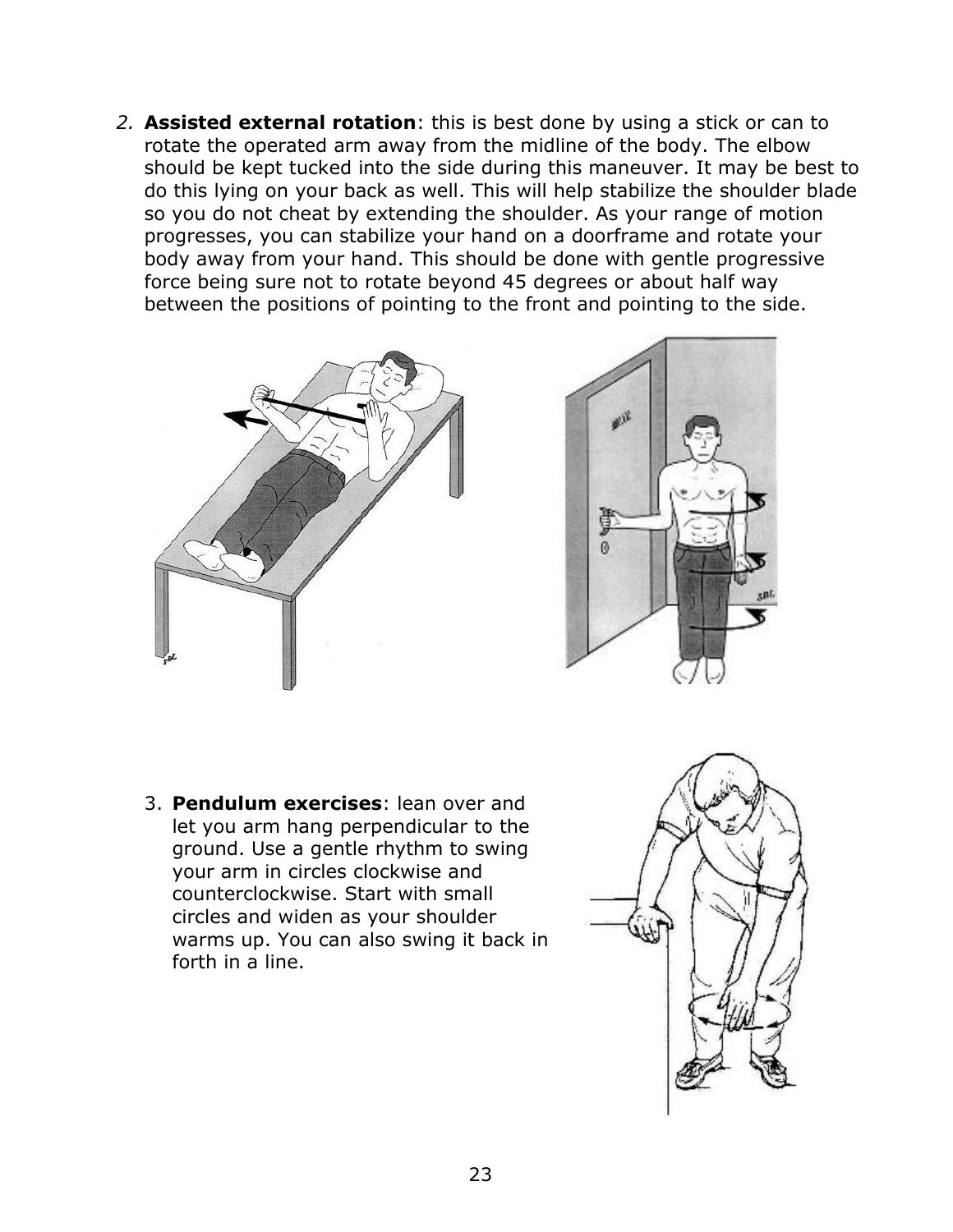4. **Scapular Pinches**: with you arms at your sides or in the sling, pinch your shoulder blades together



5. **Neck Stretching**: bend your neck and try to touch your ear to each shoulder. This will help stretch your trapezius muscle. Then rotate your neck and try to touch your chin to each shoulder.



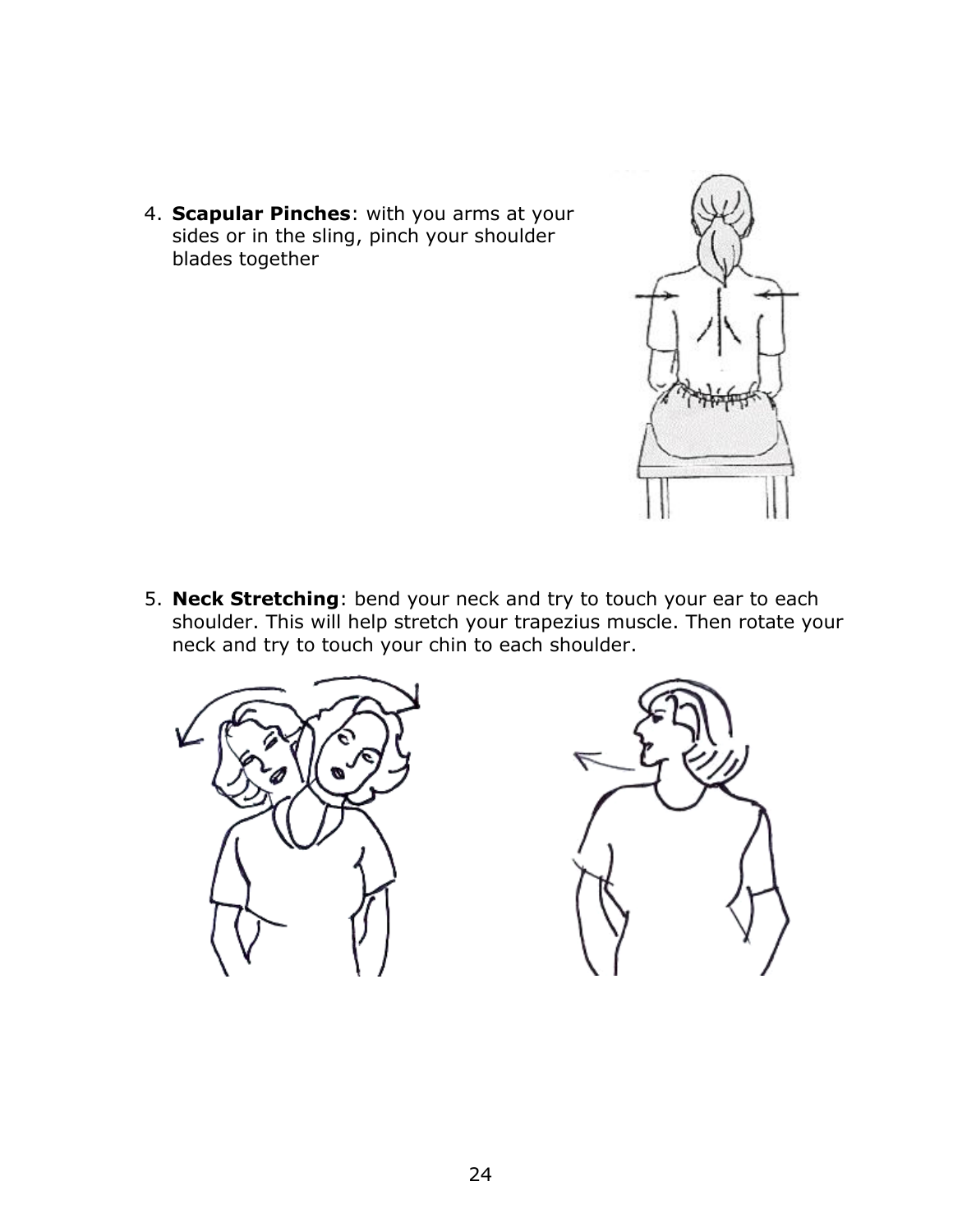6. **Elbow Flexion and Extension**: if you arm remains in the sling for too long your elbow will get stiff and your hand may swell. Be sure to remove the sling several times daily and perform flexion and extension of the elbow. You can also rotate the forearm (pronation and supination).



#### *Outpatient physical therapy*

Recovery of mobility, strength and function is a graduated process that follows tissue healing. We have developed comprehensive therapy protocols that are designed to limit the recurrence of stiffness and re-educate the muscles about the shoulder girdle to function in a smooth and coordinated fashion. These protocols are designed in such a way for the therapist to educate the patients about home exercises throughout the recovery process. The exercises that a patient does on his/her own between therapy sessions are equally as important as the sessions themselves, and patient adherence to this program is critical to preventing early stiffness. A properly performed home exercise program ensures that the exercises are done frequently, effectively and comfortably.

The early recovery period focuses on maintaining the range of motion achieved by release of scar tissue during the surgery. Strengthening of certain muscles may commence to a limited degree immediately following surgery. Formal muscle strengthening with weights starts around 3-4 weeks and increases in intensity as patients continue to heal. Muscle re-education begins with light resistance exercises for the deltoid and the muscles that stabilize the shoulder blade.

By 3 months patients, may resume full use of the extremity provided they have achieved a functional active range of motion. Progressive strengthening exercises with increased resistance and endurance exercises like swimming, rowing, and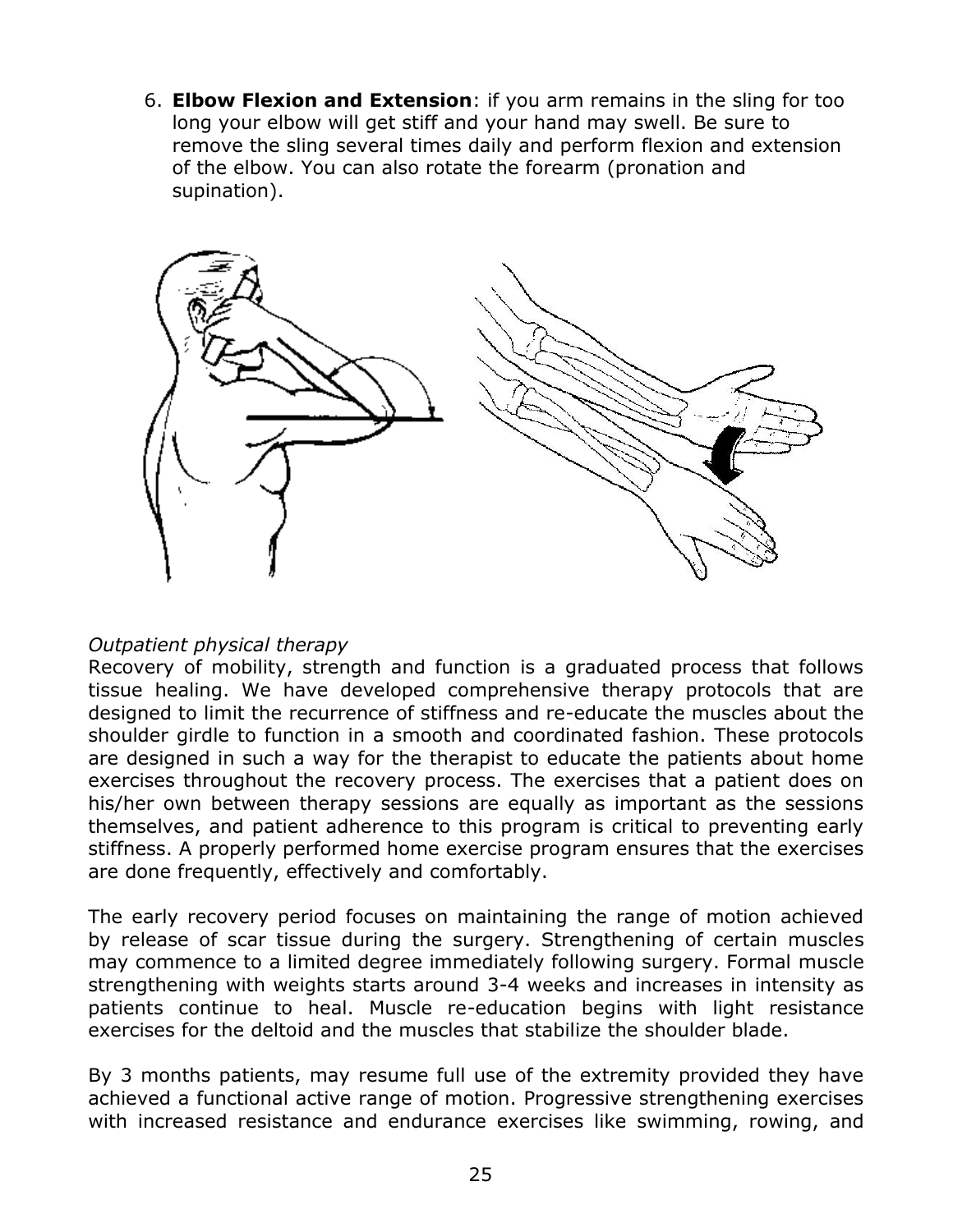upper body ergometer are encouraged. In addition, we strongly encourage an aerobic conditioning program for the lower extremities to promote general health and fitness.

By following this exercise program, patients are almost always satisfied with the increases in range of motion, comfort and function that they achieve during the recovery period. If the exercises are uncomfortable, difficult, or painful, the patient should contact the therapist or surgeon promptly.

#### *Maintenance rehabilitation*

Once the range of motion and strength goals are achieved, the exercise program can be cut back to a minimal level. However, gentle stretching is recommended on an ongoing basis. In addition, a maintenance program to keep the deltoid muscle strong and healthy will ensure proper function of the artificial joint and may help prolong its benefit.

## *Return to functional and recreational activities*

With the consent of their surgeon, patients can often return to leisure time activities at 3-4 months after their surgery. It is critical that patients achieve sufficient range of motion and strength in advance to prevent muscle fatigue and to undue stress on the artificial components. There are different risks associated with certain types of leisure and sports activities some of which may cause premature wear or damage to the implant.

Three major categories of activities should be avoided. These include

- activities causing high impact stress (chopping wood, hammering, batting, heavy weight lifting)
- activities with potentially high risk of injury (martial arts)
- activities that may result in falling or contact (football, soccer, lacrosse)

Weightlifting is permitted using discretion to avoid heavy loads. Lower weight, higher repetition exercises are okay. Lower stress activities such as walking, hiking, biking, and swimming are encouraged. Golf in moderation is allowed. Tennis play does risk premature wear to the prosthesis.

#### *Return to driving*

One may return to driving around 3-6 weeks after surgery. Most of the steering should be done with unoperated arm using the operated arm only to stabilize the steering wheel at the 6 o'clock position. You must be off narcotic pain medications to drive. Seat belt buckling the door closing should be done with the unoperated arm. Patients must realize that driving with a restricted arm is somewhat risky as any accident, even minor, could damage the tendon repair. Ideally, you should feel comfortable both mentally and physically before you get behind the wheel. It